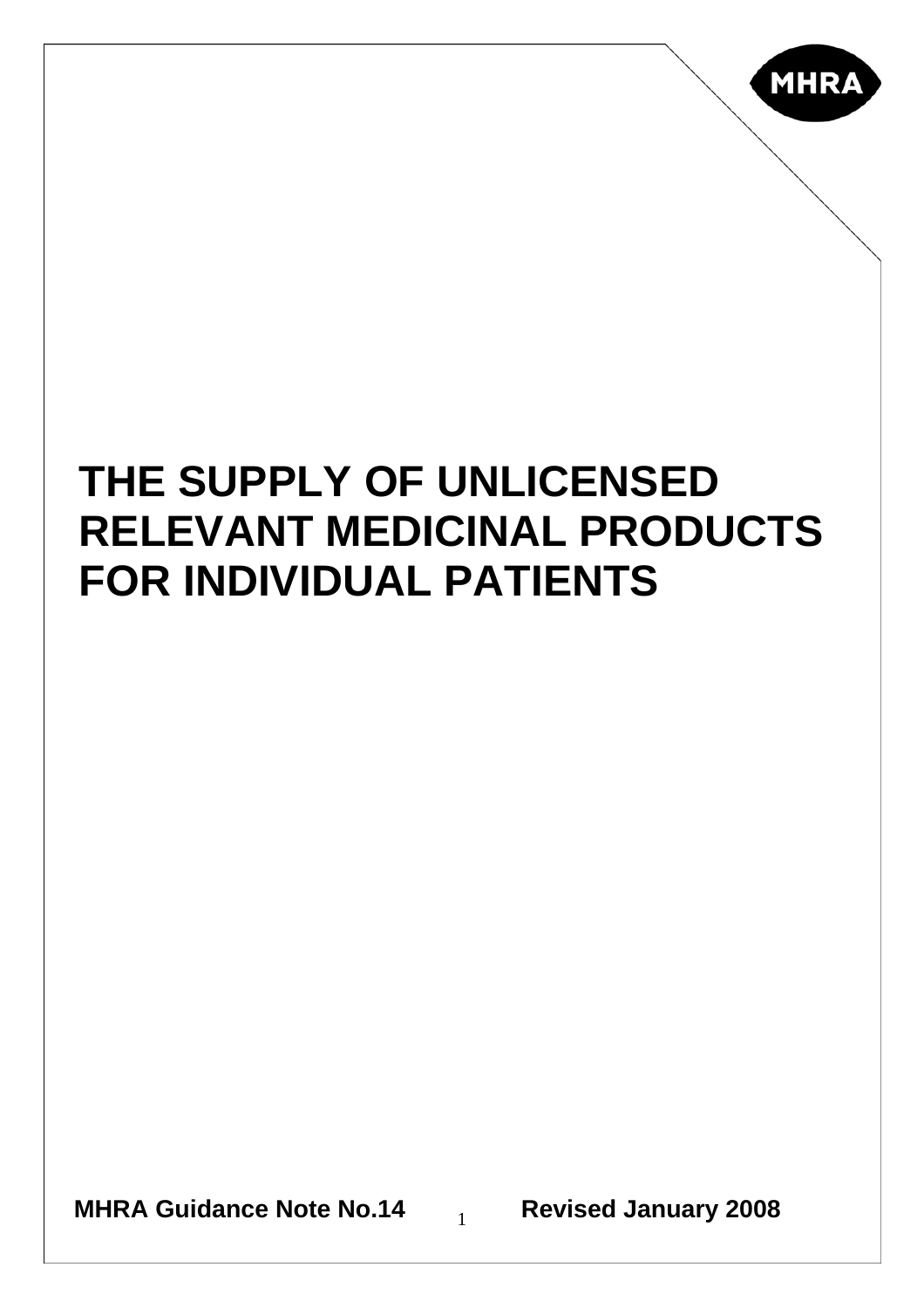

### **THE SUPPLY OF UNLICENSED RELEVANT MEDICINAL PRODUCTS FOR INDIVIDUAL PATIENTS**

**Contact for information about this Guidance Note:** 

**Regulatory Advice Unit, Inspection & Standards Division Medicines and Healthcare products Regulatory Agency Market Towers 1 Nine Elms Lane London SW8 5NQ** 

**Telephone: 020-7084 2131 Fax: 020-7084 2439** 

**Additional copies of this Guidance Note are available from:** 

**The MHRA Information Centre Room 10-2 Medicines and Healthcare products Regulatory Agency Market Towers 1 Nine Elms Lane London SW8 5NQ** 

**Telephone: 020-7084 2352 Fax: 020-7084 2353**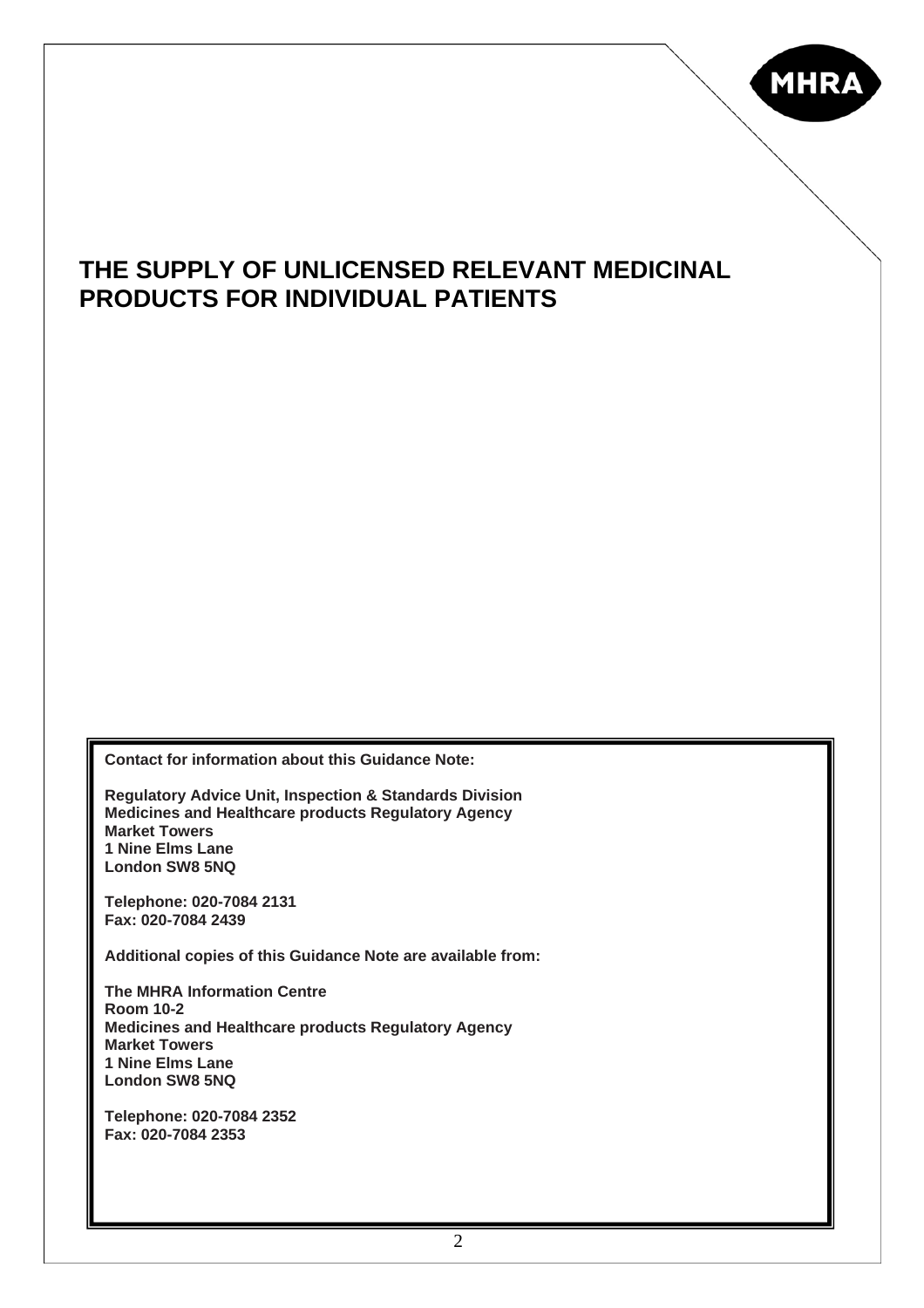

© Crown Copyright 2008 Previous edition 1972. Revised, 2000, 2005, 2006, 2007 and 2008

Medicines and Healthcare products Regulatory Agency Market Towers 1 Nine Elms Lane Vauxhall London SW8 5NQ

Published by the Medicines and Healthcare products Regulatory Agency 2008 Applications for reproduction should be made in writing to: The Copyright Unit Her Majesty's Stationery Office St Clements House 2-16 Colegate **Norwich** NR3 1BQ

This MHRA Guidance Note should not be taken as a complete or definitive statement of the law. It is not intended as a substitute for legal or other professional advice. The MHRA accepts no liability for any loss or damage caused, arising directly, or indirectly, in connection with reliance on the contents of this Guidance Note.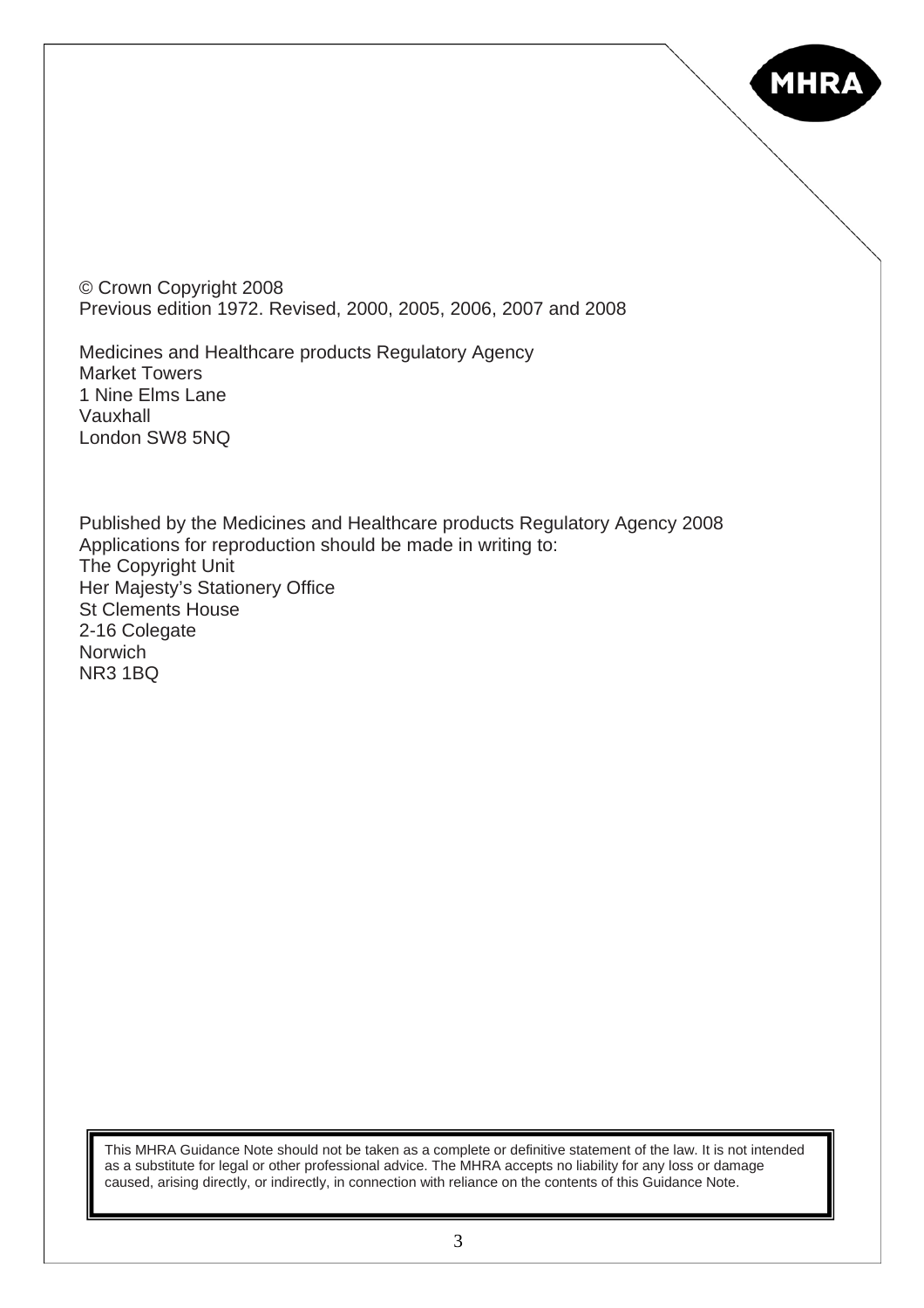

Page

### **THE SUPPLY OF UNLICENSED RELEVANT MEDICINAL PRODUCTS FOR INDIVIDUAL PATIENTS**

#### **CONTENTS**

| 1              | <b>Introduction</b>                                              | 5  |  |
|----------------|------------------------------------------------------------------|----|--|
| $\overline{2}$ | <b>Placing on the Market</b>                                     |    |  |
| $\mathbf{3}$   | Persons authorised to procure "specials"                         |    |  |
| 4              | Manufacture and assembly in the UK                               |    |  |
| 5              | Importation into the UK                                          |    |  |
| 6              | <b>Distribution</b>                                              | 14 |  |
| $\overline{7}$ | <b>Advertising</b>                                               | 15 |  |
| 8              | Holding of stocks by doctors, dentists and pharmacists           | 16 |  |
| 9              | Obligations on persons who sell or supply                        | 17 |  |
|                | 10 Export to other EU/EEA Member States                          | 18 |  |
|                | 11 Disclaimer and further information                            | 19 |  |
|                | 12 Glossary of Legislation                                       | 20 |  |
|                | Appendix 1 Schedule 1 of the Medicines for Human Use             |    |  |
|                | (Marketing Authorisations Etc.) Regulations 1994<br>(SI No 3144) | 24 |  |
|                | Appendix 2 Control and monitoring of storage and transportation  |    |  |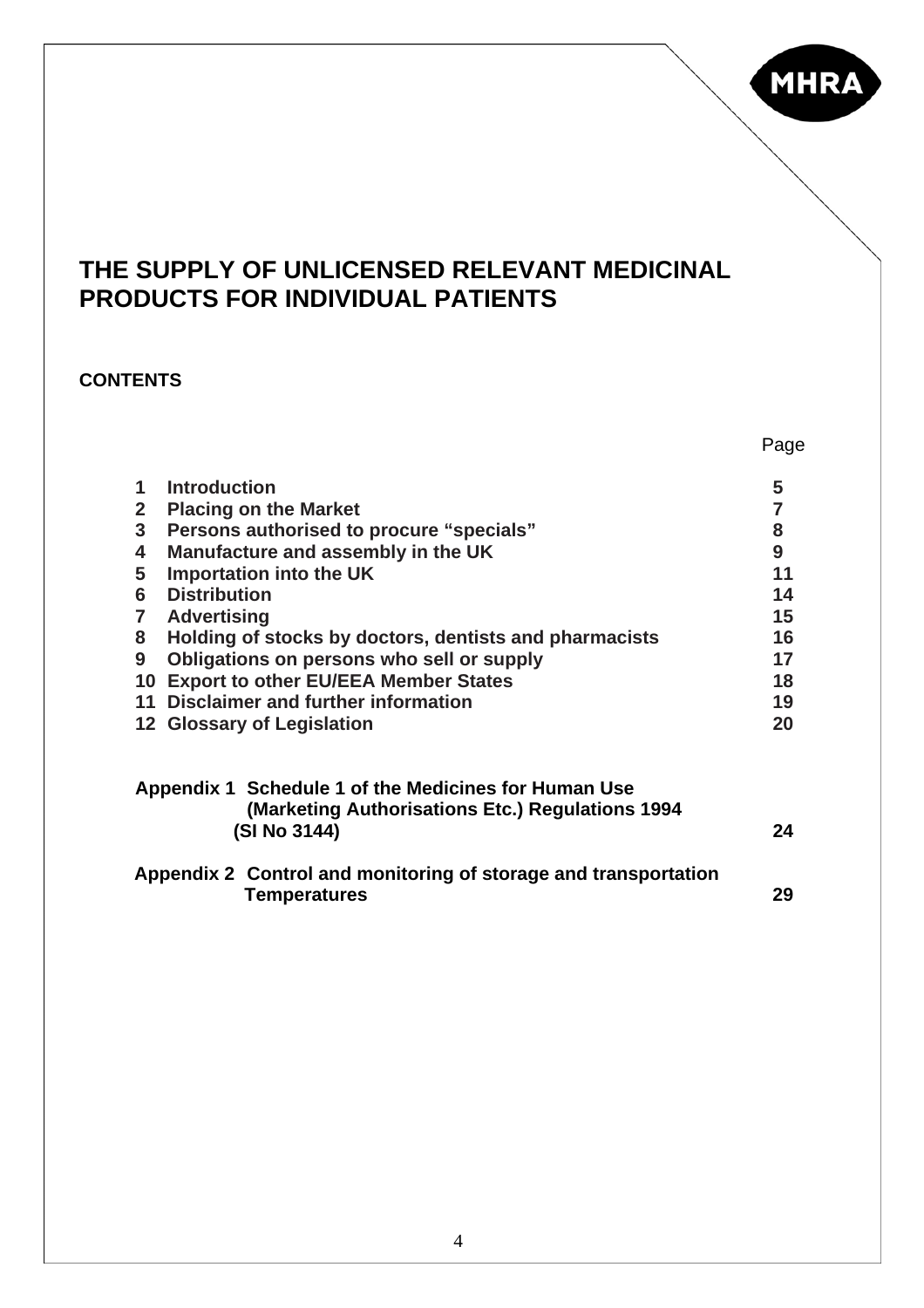# **1 INTRODUCTION**

1.1 The Medicines and Healthcare products Regulatory Agency (MHRA) is responsible for ensuring that medicines and medical devices work, are safe and of appropriate quality. The MHRA's primary aim is to safeguard public health through a system of regulation. Pharmaceutical manufacturers and distributors operating in the UK marketplace are subject to a system of licensing and inspection, which ensures that licensed medicinal products conform to internationally-agreed standards, and that those medicines are manufactured, stored and distributed in compliance with the required regulatory standards.

1.2 Unless exempt, relevant medicinal products must have marketing authorisations or product licences before being placed on the market. In the UK an unlicensed relevant medicinal product may only be supplied in accordance with the provisions of Schedule 1 of **The Medicines for Human Use (Marketing Authorisations Etc.) Regulations 1994 [SI 1994/3144], (the MA Regs.)** Schedule 1 (see Appendix 1) exempts from the need for a marketing authorisation a relevant medicinal product which is supplied to fill a "special need" and in response to a bona fide unsolicited order, formulated in accordance with the specification of a doctor, dentist or supplementary prescriber and for use by his individual patients on his direct responsibility. In the interest of public health the exemption is narrowly drawn, because these products, unlike licensed products, may not have been assessed by the Licensing Authority against the criteria of safety, quality and efficacy.

1.3 The regulation of medicines on the UK market is undertaken by MHRA in accordance with the MA Regs, the Medicines Act 1968 ("the Act") and Regulations made under the Act.

1.4 This Guidance Note provides advice on the manufacture, importation, distribution and supply of unlicensed relevant medicinal products for human use (commonly described as "specials") which have been specially prepared or imported to the order of a doctor, dentist or supplementary prescriber for individual patients.

1.5 The exemption and this guidance does not apply to other unlicensed medicinal products, for example:

- unlicensed herbal remedies supplied under Section 12 of the Act;
- homoeopathic medicines;
- investigational medicinal products;
- intermediate products;
- unlicensed medicinal products for export to third countries;
- products prepared in a pharmacy either in response to a prescription from a doctor or dentist for an individual patient or according to the prescriptions of a pharmacopoeia for a patient of that pharmacy;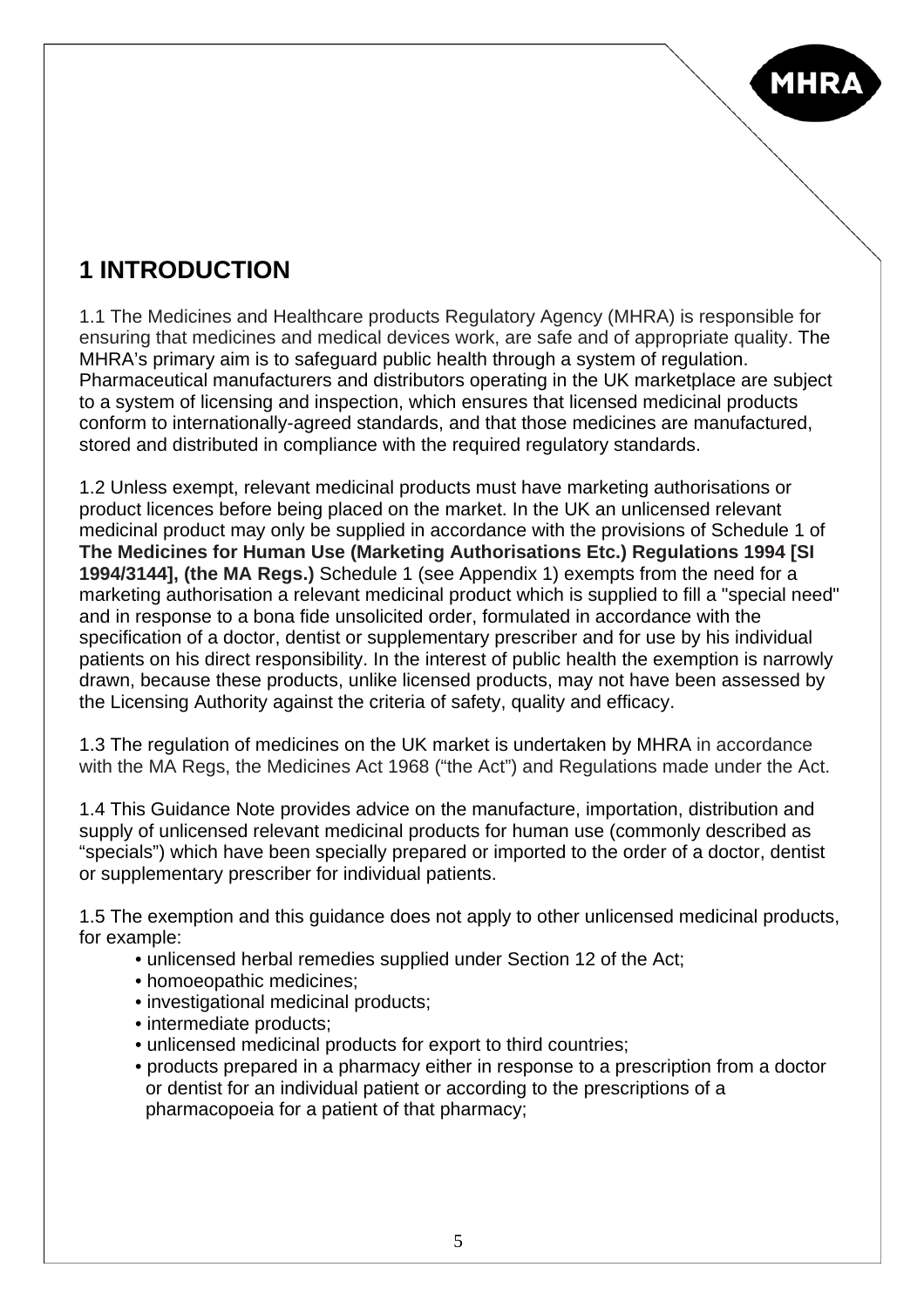

- repackaged licensed products;
- reconstituted IV additives and CIVAS products.
- for compassionate use supply in accordance with Article 83 of Regulation (EC) 726/2004, for further advice: http://www.emea.europa.eu/pdfs/human/euleg/2717006enfin.pdf
- 
- 1.6 This guidance also does not apply to licensed products:
	- used outside the clinical indications of their licences, i.e. "off label" use.

1.7 The manufacture and distribution of veterinary unlicensed medicinal products for animal use is subject to separate legislation. Further advice should be sought from the Veterinary Medicines Directorate (VMD) of DEFRA, telephone 01932-336911.

1.8 The Licensing Authority, for the purposes of the Act, legislation made under the Act and this guidance refers to the UK Ministers designated by the Act, acting either alone or jointly. The MHRA is the Government body set up to discharge the responsibilities of the Licensing Authority, under powers delegated by those Ministers.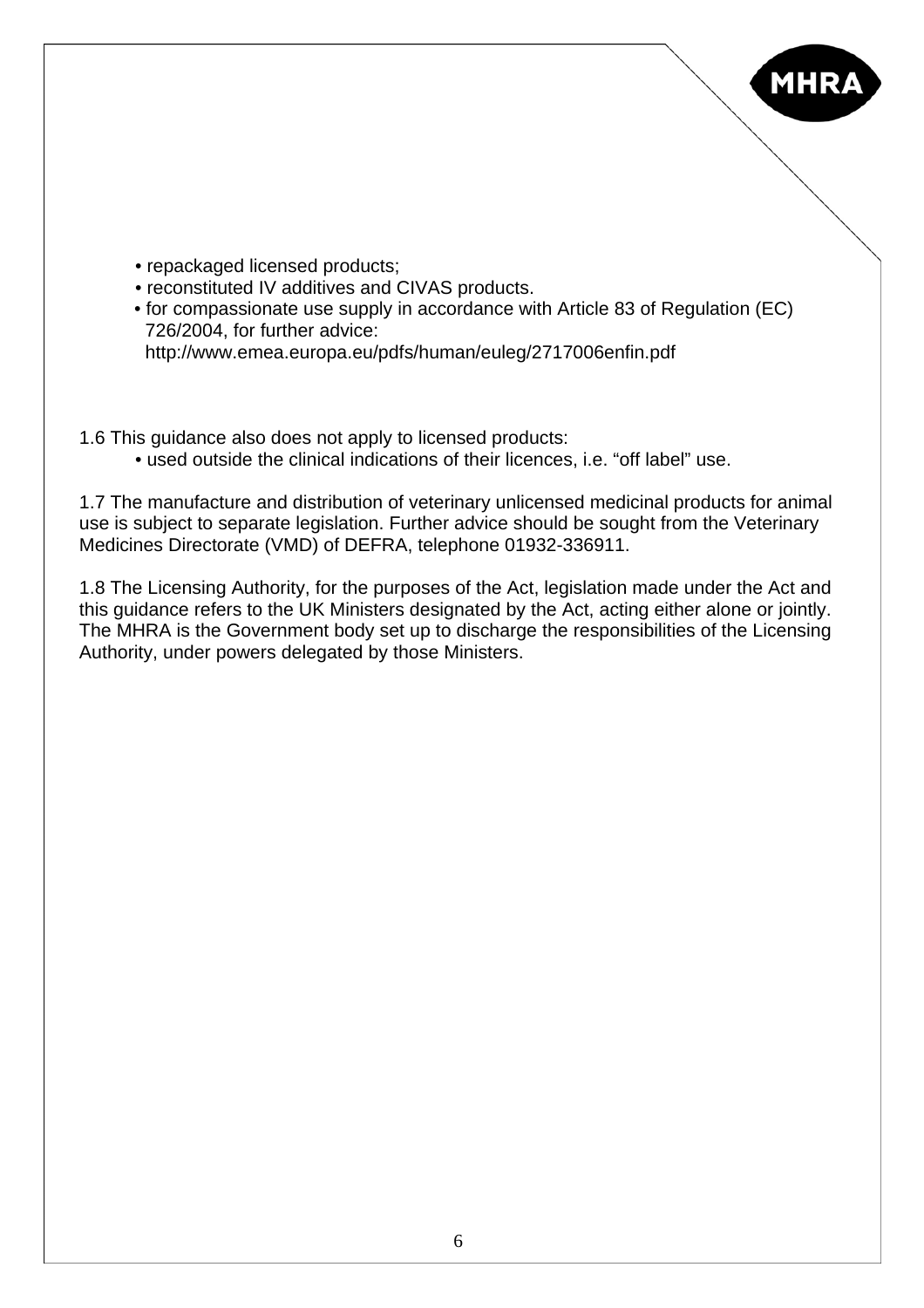

# **2 PLACING ON THE MARKET**

2.1 Relevant medicinal products are medicinal products for human use to which the 2001/83/EC Directive as amended applies. They include unlicensed medicinal products commonly referred to as "specials".

2.2 An unlicensed medicinal product may only be placed on the market in order to meet the special needs of an individual patient. Responsibility for deciding whether an individual patient has "special needs" which a licensed product cannot meet should be a matter for the doctor, dentist or supplementary prescriber responsible for the patient's care. Examples of "special needs" include an intolerance or allergy to a particular ingredient, or an inability to ingest solid oral dosage forms. These examples are not exhaustive.

2.3 As a rule, an unlicensed medicinal product which is a pharmaceutical equivalent of an available licensed medicinal product should not be placed on the market. A medicinal product should be regarded as a "pharmaceutical equivalent" if:

- it contains the same amount of the same active substance(s), or in the case of liquid dosage forms the same concentration; and
- it is in the same dosage form; and
- it meets the same or comparable standards considered in the light of the clinical needs of the patient at the time of use of the product.

2.4 A licensed medicinal product obtainable from normal distribution channels in a reasonable time should be considered available for use. If an otherwise suitable licensed product becomes unavailable, it may be necessary for an unlicensed pharmaceutical equivalent to be supplied. This should be seen as a temporary expedient and should not be taken as justification for long term supply. Supply in these circumstances should cease as soon as is practicable, following re-instatement of the suitable licensed product.

2.5 A "special" may only be supplied to third parties if all of the following apply:

- there is a bona fide unsolicited order:
- the product is formulated in accordance with the requirement of a doctor, dentist or supplementary prescriber registered in the UK;
- the product is for use by his individual patients on his direct personal responsibility;
- it is produced and supplied under specific conditions (see Sections 3 to11).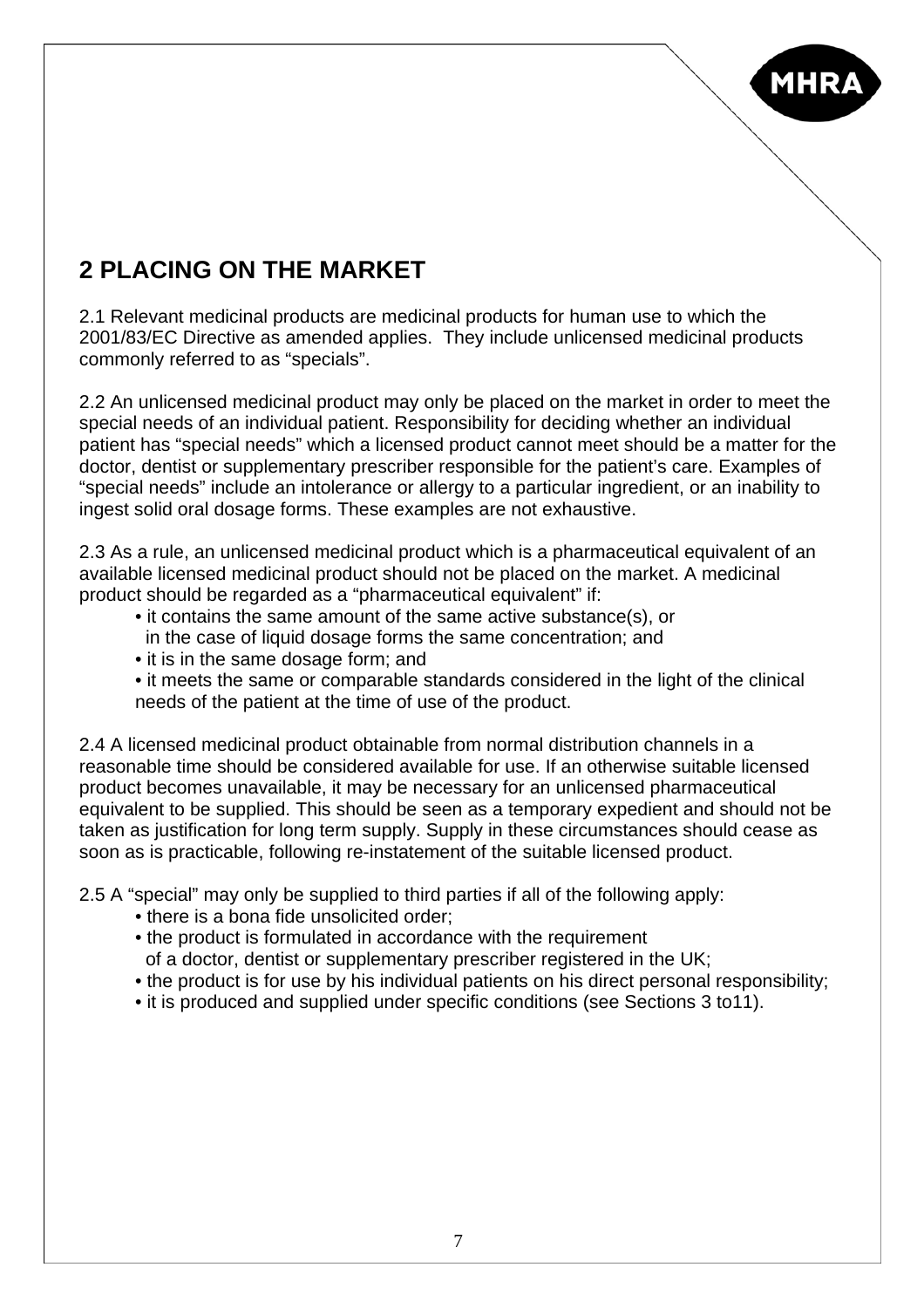

### **3 PERSONS AUTHORISED TO PROCURE "SPECIALS"**

#### 3.1 They are:

- (a) doctors or dentists registered in the UK;
- (b) supplementary prescribers (e.g. an appropriately qualified nurse or pharmacist)
- (c) pharmacists in hospitals, health centres or registered pharmacies;
- (d) licensed wholesale dealers for supply to the order of any of the above;
- (e) licensed manufacturers for import for supply to the order of any of the above.

3.2 In all cases the supplier should take reasonable steps to establish that persons supplied satisfy the requirements of Schedule 1 to the MA Regs as amended, and intend to use the product in a way which falls within the specified terms. This could be achieved, for example, by the person ordering the "special" declaring his professional status and stating that the product is required for the treatment of an individual patient. A retail pharmacist could state on the order that the product is for use solely in dispensing in accordance with prescriptions from doctors, dentists or a supplementary prescriber. There is no legal requirement for the individual patient's name to be supplied. [See Appendix 1]

3.3 All involved in the supply chain should be aware of the unlicensed status of the product. It should be clear from the product's packaging that the product is unlicensed because there will be no marketing authorisation /product licence number on it. However, a prescriber may not have sight of the product, for example, where it is ordered by a hospital pharmacist and administered by a nurse. In such cases the pharmacist should ensure before the product is ordered and administered that the prescriber is fully aware of the unlicensed status of the product. Hospital Trusts, Primary Care Trusts and independent hospitals should have clear policies on the use of unlicensed medicines, which reflect the differences in liability which may exist.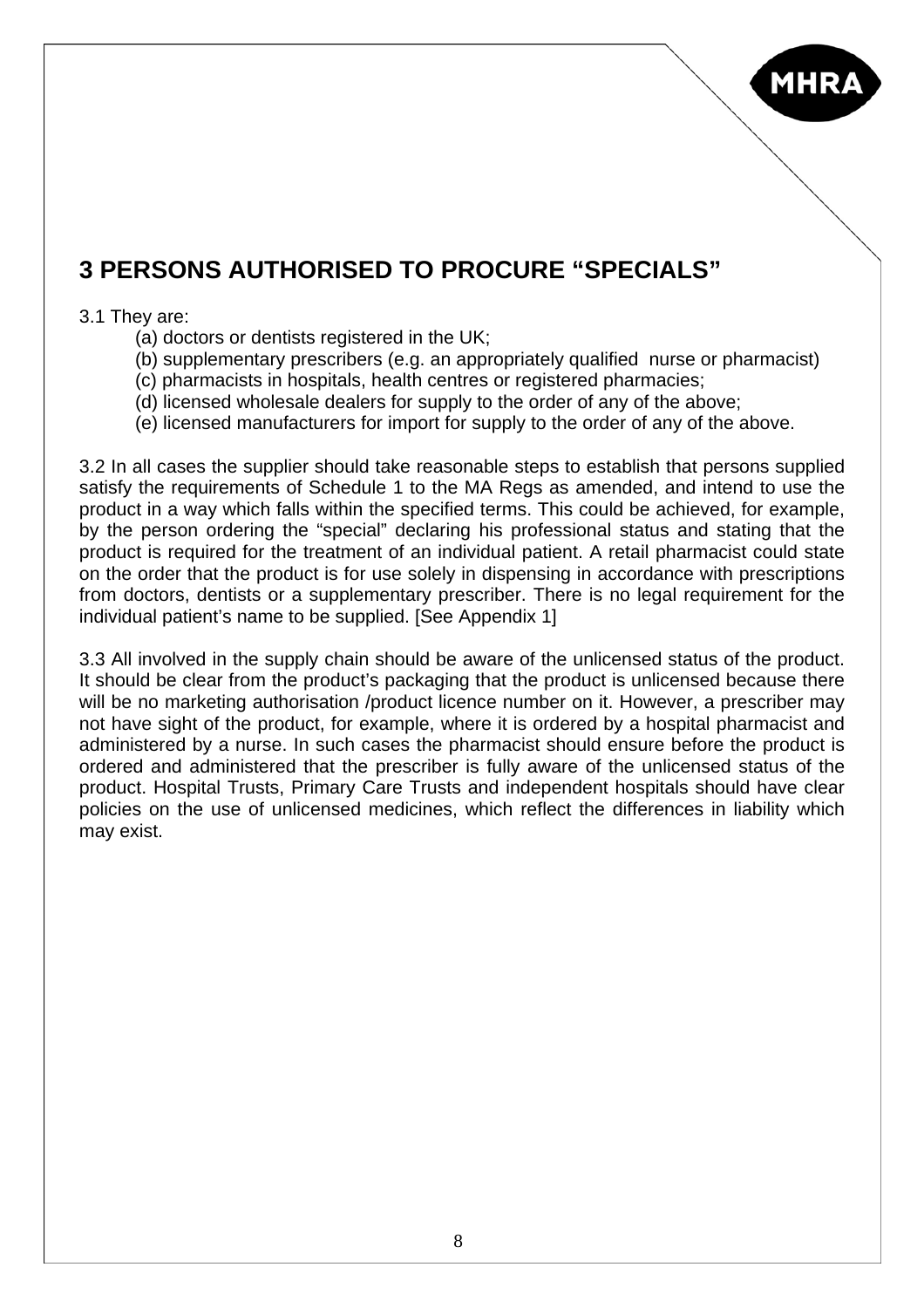

### **4 MANUFACTURE AND ASSEMBLY IN THE UK**

4.1 The manufacturer or assembler of "specials" must hold a Manufacturer's "Specials" Licence granted by the Licensing Authority. The licence should be applied for in the usual way (subject to the usual application procedures and conditions, see MHRA Guidance Note No. 5, Notes for applicants and holders of manufacturer's licences). The manufacturing/assembly site and its operations will be inspected for compliance with Good Manufacturing Practice (GMP)<sup>[1](#page-8-0)</sup> and the relevant provisions of The Medicines for Human **Use (Manufacturing, Wholesale Dealing and Miscellaneous Amendments) Regulations 2005 [S.I. 2005/2789] (Manufacturing and Wholesale Dealing Regulations.)** These require that manufacture or assembly is carried out under the supervision of appropriately qualified staff, including a named quality controller and production manager who are acceptable to the Licensing Authority. However, a Qualified Person (QP) is not required to be named on a Manufacturer's "Specials" Licence for release of a finished unlicensed product.

4.2 Release of "specials" should be by the quality controller or a nominated deputy. Adequate precautions should be taken to ensure that the product is of the quality required for its intended purpose and that it complies with any relevant pharmacopoeial monograph standards. Written records of manufacture/assembly and supply must be kept for five years and be made available to the Licensing Authority on request.

4.3 When inspecting a "specials" manufacturing site, in addition to confirming compliance with GMP and the Manufacturing and Wholesale Dealing Regulations, an Inspector will also take account of product specifications, labelling, stability data and expiry dating.

4.4 The licence holder must demonstrate compliance with the European Commission's 'Notes for guidance on minimising the risk of transmitting animal spongiform encephalopathy agents via medicinal products' and future updates, in accordance with, The Unlicensed Medicinal Products for Human Use (Transmissible Spongiform Encephalopathies) (Safety) Regulations 2003 [SI 2003/ 1680]. See the MHRA's guidance: Minimising the risk of Transmission of Transmissible Spongiform Encephalopathies via Unlicensed Medicinal Products for Human Use, available from the MHRA's website www.mhra.gov.uk

4.5 A holder of a Manufacturer's "Specials" Licence may also be a registered pharmacy supplying unlicensed medicinal products prepared under the exemption provided by section 10 of the Act.

<span id="page-8-0"></span> $\overline{a}$ *<sup>1</sup> Where possible GMP assured Active Pharmaceutical Ingredients should be used.*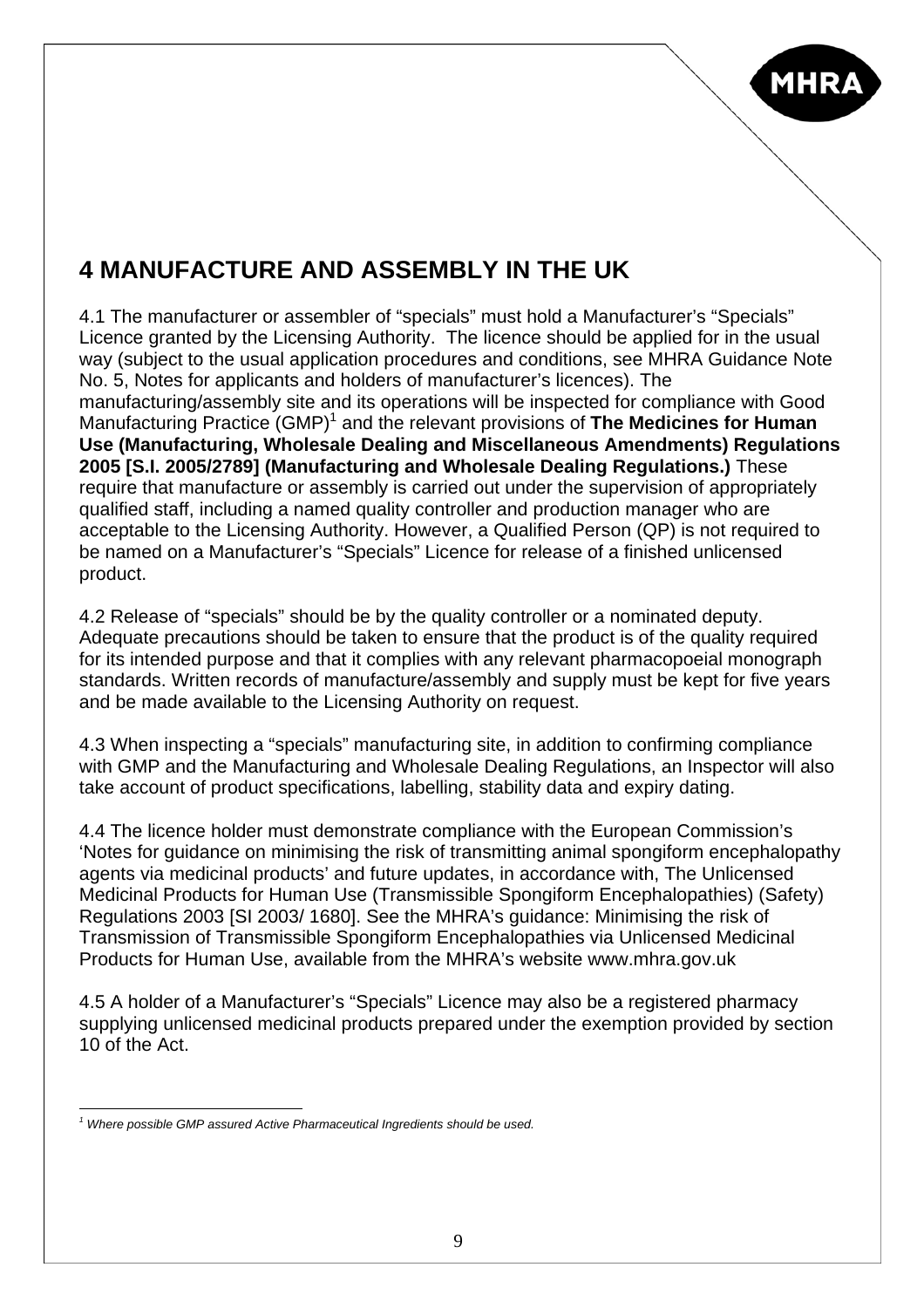

Under these circumstances, the labelling of products prepared under section 10, and any documentation associated with them, should not make reference to the manufacturer's licence or number.

4.6 For guidance on labelling of unlicensed relevant medicinal products please refer to the pertinent paragraphs in the British Pharmacopoeia.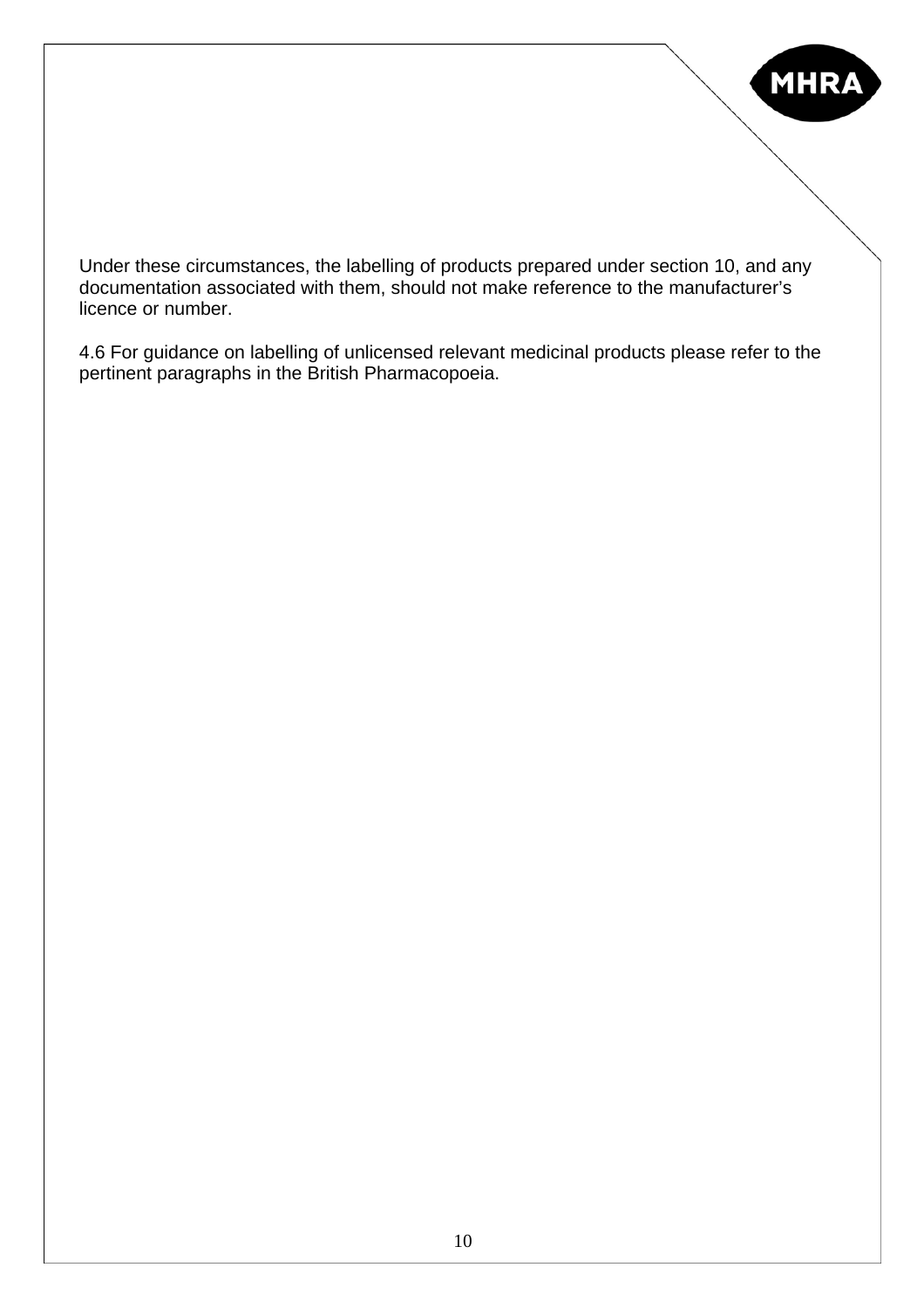

# **5 IMPORTATION INTO THE UK**

5.1 The importer of an unlicensed medicinal product (a "special") into the UK must hold;

- (a) A wholesale dealer's licence if the product is to be imported from an EEA member state i.e. the EU plus Norway, Iceland and Liechtenstein, or
- (b) a manufacturer's ("specials") licence if the product is to be imported from a third country i.e. a non-EEA country.

5.2 The holder of the wholesale dealer's or manufacturer's ("specials") licence, must comply with certain obligations in relation to the import of an unlicensed medicinal product, which are set out in the Manufacturing and Wholesale Dealing Regulations. Specifically they require that where the licence relates to relevant medicinal products to which paragraph 1 of Schedule 1 to the MA Regs applies, the licence holder shall only import such products :-

- (a) in response to an order which satisfies the requirements of paragraph 1 of Schedule1 to the MA Regs; and
- (b) where the conditions set out in sub-paragraphs (2) to (9) below, are complied with.

(2) No later than 28 days prior to each importation of an exempt product, the licence holder shall give written notice to the Licensing Authority stating his intention to import that medicinal product and stating the following particulars:

(a) the name of the medicinal product, being the brand name or the common name, or the scientific name, and any name, if different, under which the medicinal product is to be sold or supplied in the United Kingdom;

(b) any trademark or the name of the manufacturer of the medicinal product

(c) in respect of each active constituent of the medicinal product, any international nonproprietary name or the British approved name or the monograph name or, where that constituent does not have an international non-proprietary name, a British approved name or a monograph name, the accepted scientific name or any other name descriptive of the true nature of that constituent;

(d) the quantity of medicinal product which is to be imported which shall not exceed 25 single administrations, or for 25 courses of treatment where the amount imported is sufficient for a maximum of three months' treatment; and

(e) the name and address of the manufacturer or assembler of that medicinal product in the form in which it is to be imported and, if the person who will supply that medicinal product for importation is not the manufacturer or assembler, the name and address of such supplier.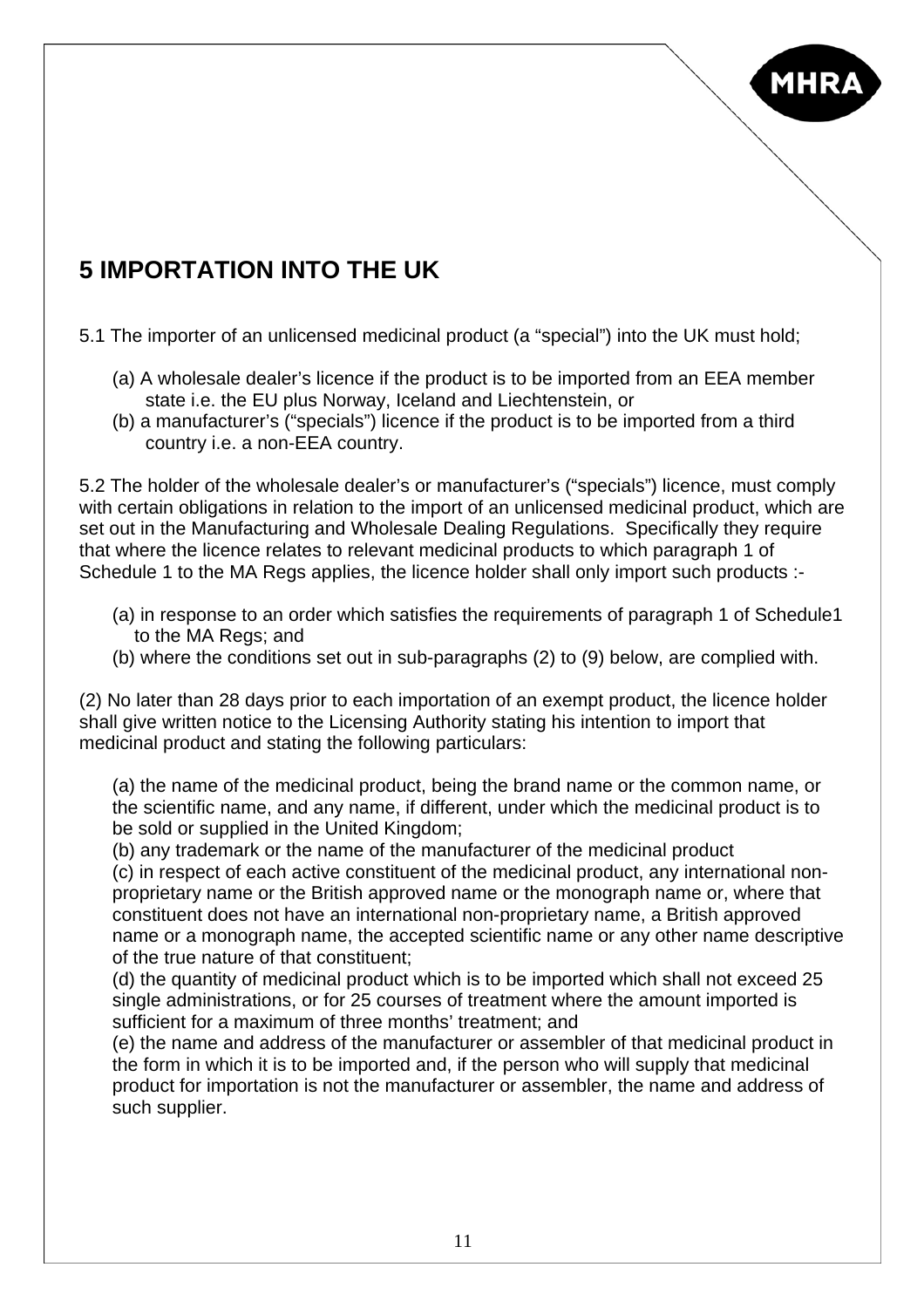

(3) Subject to sub-paragraph (4), the licence holder shall not import the exempt imported product if, before the end of 28 days from the date on which the Licensing Authority sends or gives the licence holder an acknowledgement in writing by the Licensing Authority that they have received the notice referred to in sub-paragraph (2) above, the Licensing Authority have notified him in writing that the product should not be imported.

(4) The licence holder may import the exempt imported product referred to in the notice where he has been notified in writing by the Licensing Authority, before the end of the 28 day period referred to in subparagraph (3), that the exempt imported product may be imported.

(5) Where the licence holder sells or supplies exempt imported products, he shall, in addition to any other records which he is required by the provisions of his licence to make, make and maintain written records relating to—

- (a) the batch number of the batch of the product from which the sale or supply was made; and
- (b) details of any adverse reaction to the product so sold or supplied of which he becomes aware.

(6) The licence holder shall import no more on any one occasion than such amount as is sufficient for 25 single administrations, or for 25 courses of treatment where the amount imported is sufficient for a maximum of three months' treatment, and on any such occasion shall not import more than the quantity notified to the Licensing Authority under subparagraph (2)(d).

(7) The licence holder shall inform the Licensing Authority forthwith of any matter coming to his attention which might reasonably cause the Licensing Authority to believe that the medicinal product can no longer be regarded either as a product which can safely be administered to human beings or as a product which is of satisfactory quality for such administration.

(8) The licence holder shall not issue any advertisement, catalogue, price list or circular relating to the exempt relevant medicinal product or make any representations in respect of that product.

(9) The licence holder shall cease importing or supplying an exempt imported product if he has received a notice in writing from the Licensing Authority directing that, as from a date specified in that notice, a particular product or class of products shall no longer be imported or supplied.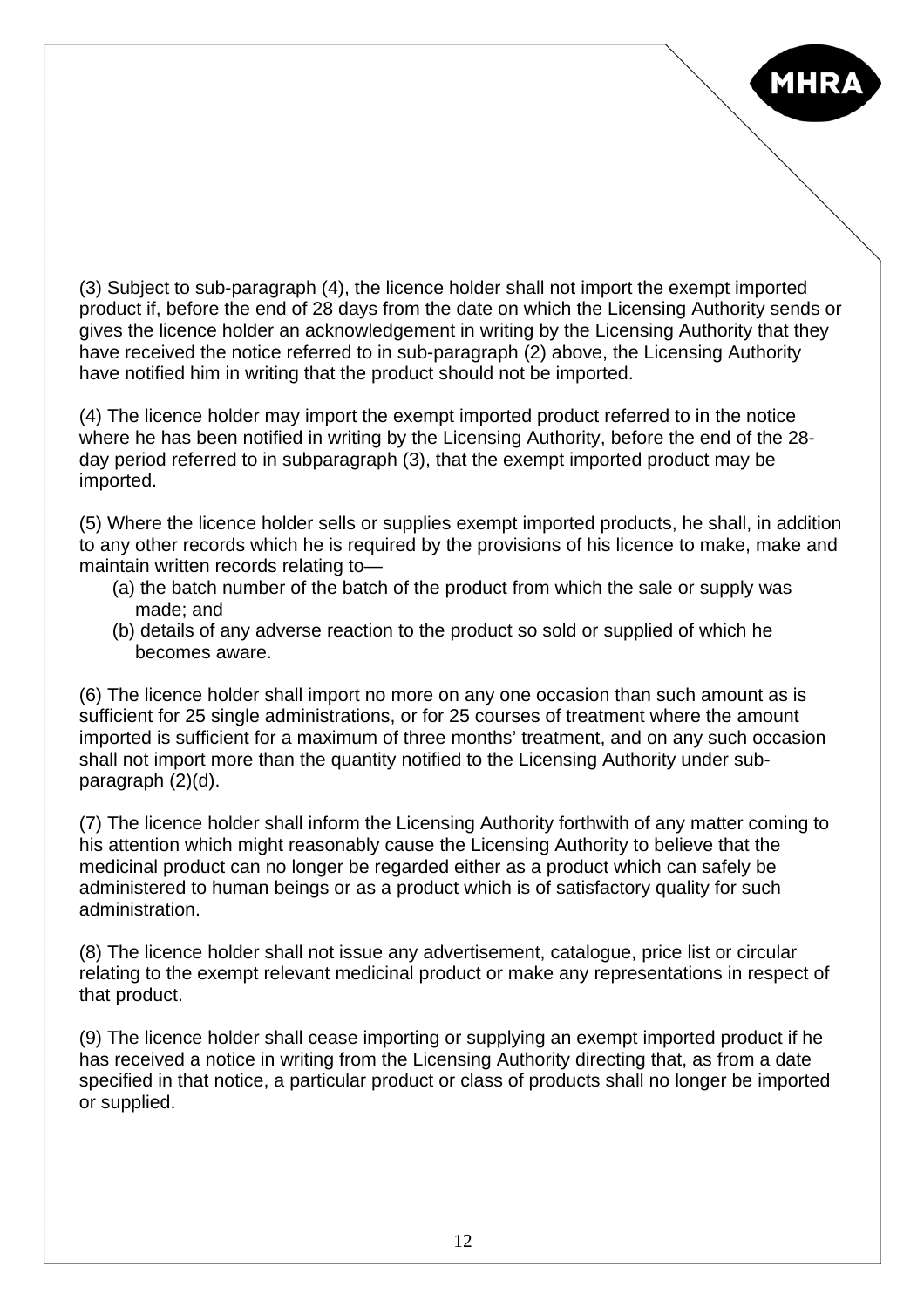

5.3 The licence holder shall take all reasonable precautions and exercise all due diligence to ensure that any information he provides to the Licensing Authority which is relevant to an evaluation of the safety, quality or efficacy of any medicinal product for human use which he imports from a third country, handles, stores or distributes is not false or misleading in a material particular.

5.4 The licence holder must demonstrate compliance with the European Commission's 'Notes for guidance on minimising the risk of transmitting animal spongiform encephalopathy agents via medicinal products' and future updates, in accordance with, The Unlicensed Medicinal Products for Human Use (Transmissible Spongiform Encephalopathies) (Safety) Regulations 2003 [SI 2003/1680]. See the MHRA's guidance: Minimising the risk of Transmission of Transmissible Spongiform Encephalopathies via Unlicensed Medicinal Products for Human Use, available from the MHRA's website www.mhra.gov.uk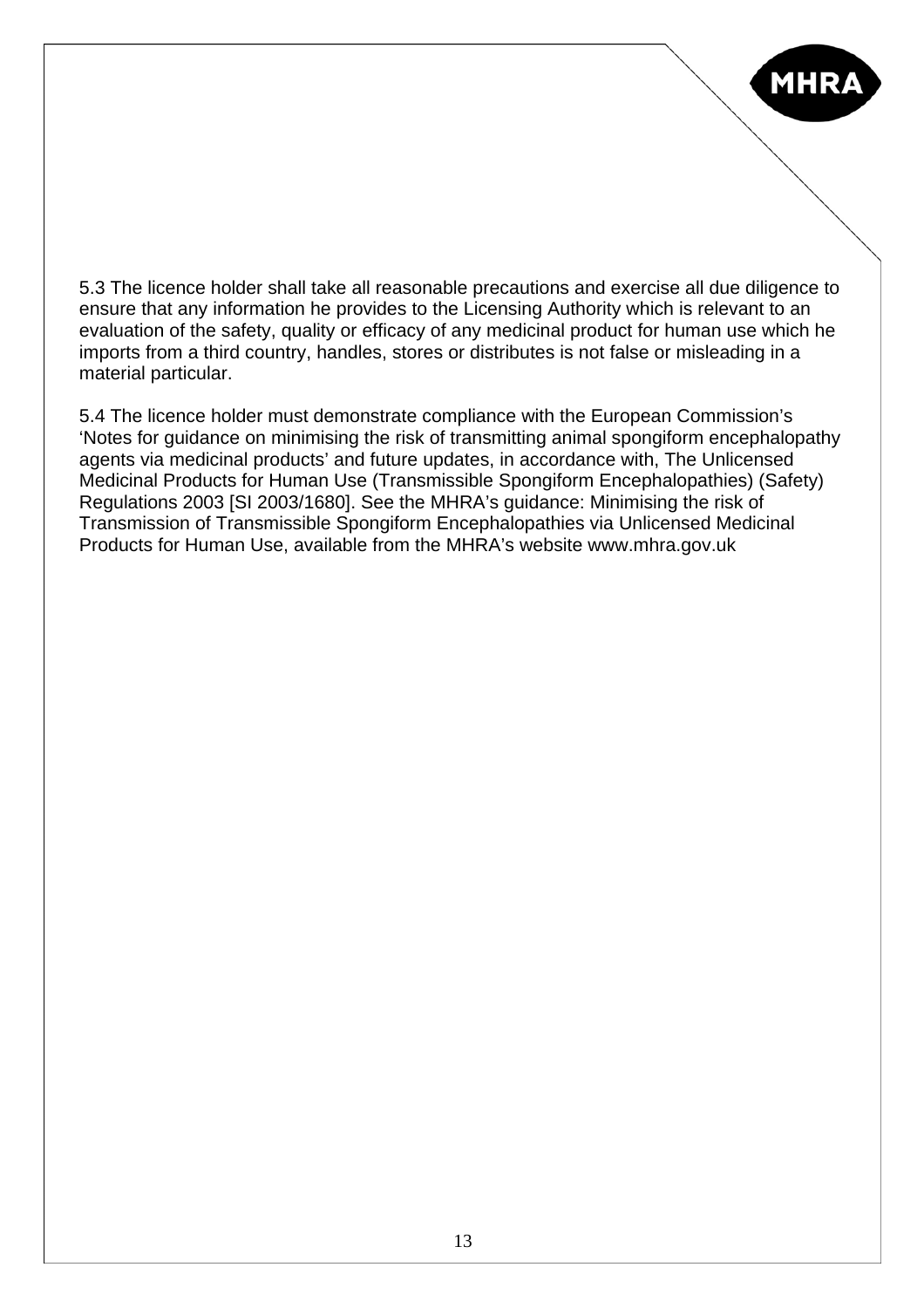

### **6 DISTRIBUTION**

6.1 Distribution by wholesale dealing must be through licensed wholesale dealers, subject to the usual application procedures and conditions, and appropriate records must be kept.

6.2 Directive 2001/83/EC as amended defines wholesale distribution of medicinal products as all activities consisting of procuring, holding, supplying or exporting medicinal products within the EC or those countries covered by the EEA, apart from supplying medicinal products to the public. Where the licence relates to products to which the provisions of Directive 2001/83/EC as amended apply:-

- The holder of a Wholesale Dealer's Licence, must supply medicinal products only to persons who are themselves the holder of an authorisation granted by the competent authority of another Member State, other than the UK, authorising the supply of those products by way of wholesale distribution;
- or
- any person who may lawfully supply medicinal products in circumstances corresponding to retail sale,

or

• any person who may lawful administer those products.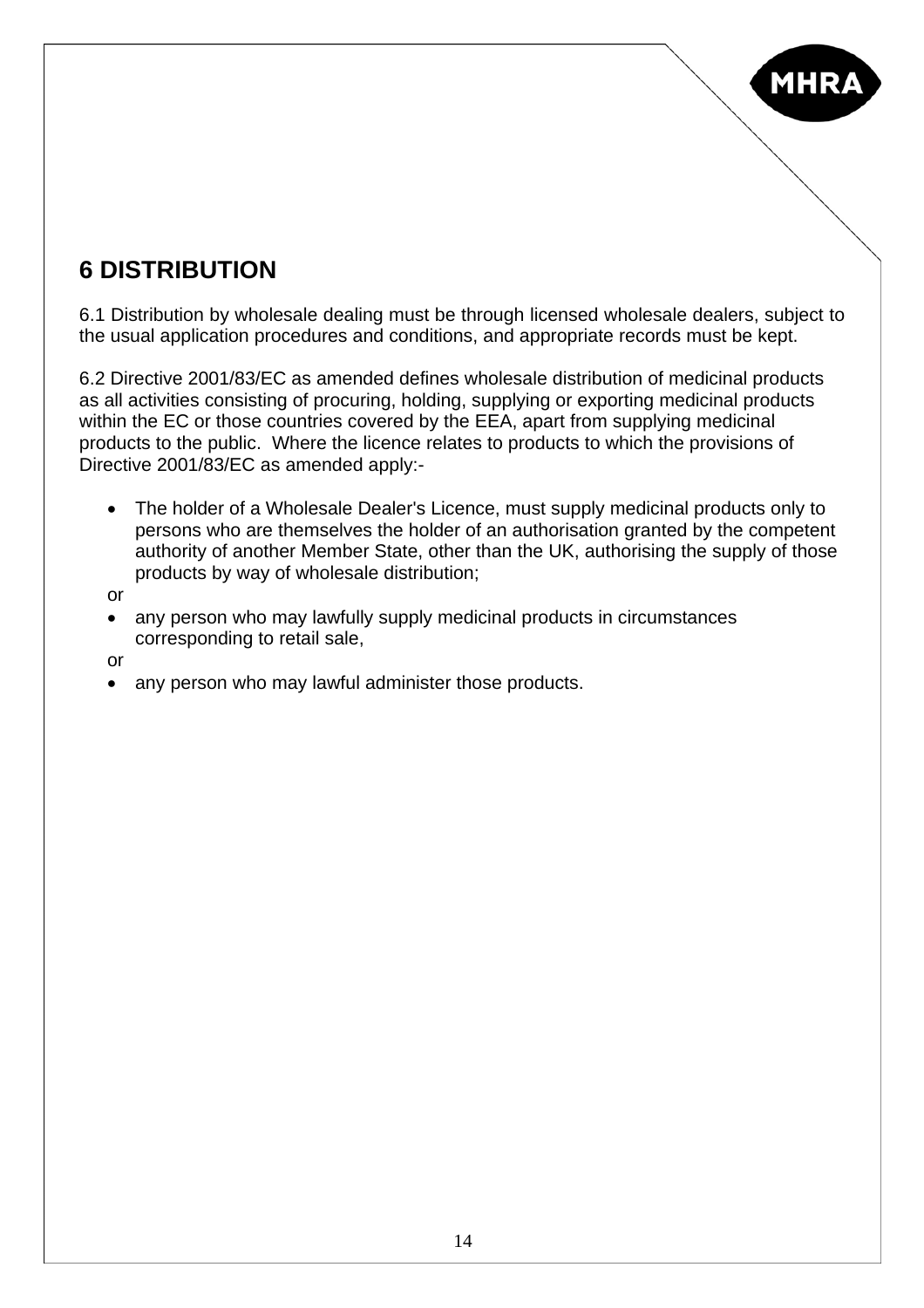

# **7 ADVERTISING**

7.1 A "specials" manufacturer, importer or wholesaler may advertise the service he provides but particular "specials" must not be advertised. He may, however, respond to requests for information on specific products.

7.2 "Advertisement" includes catalogues, price lists, circular letters and internet notices.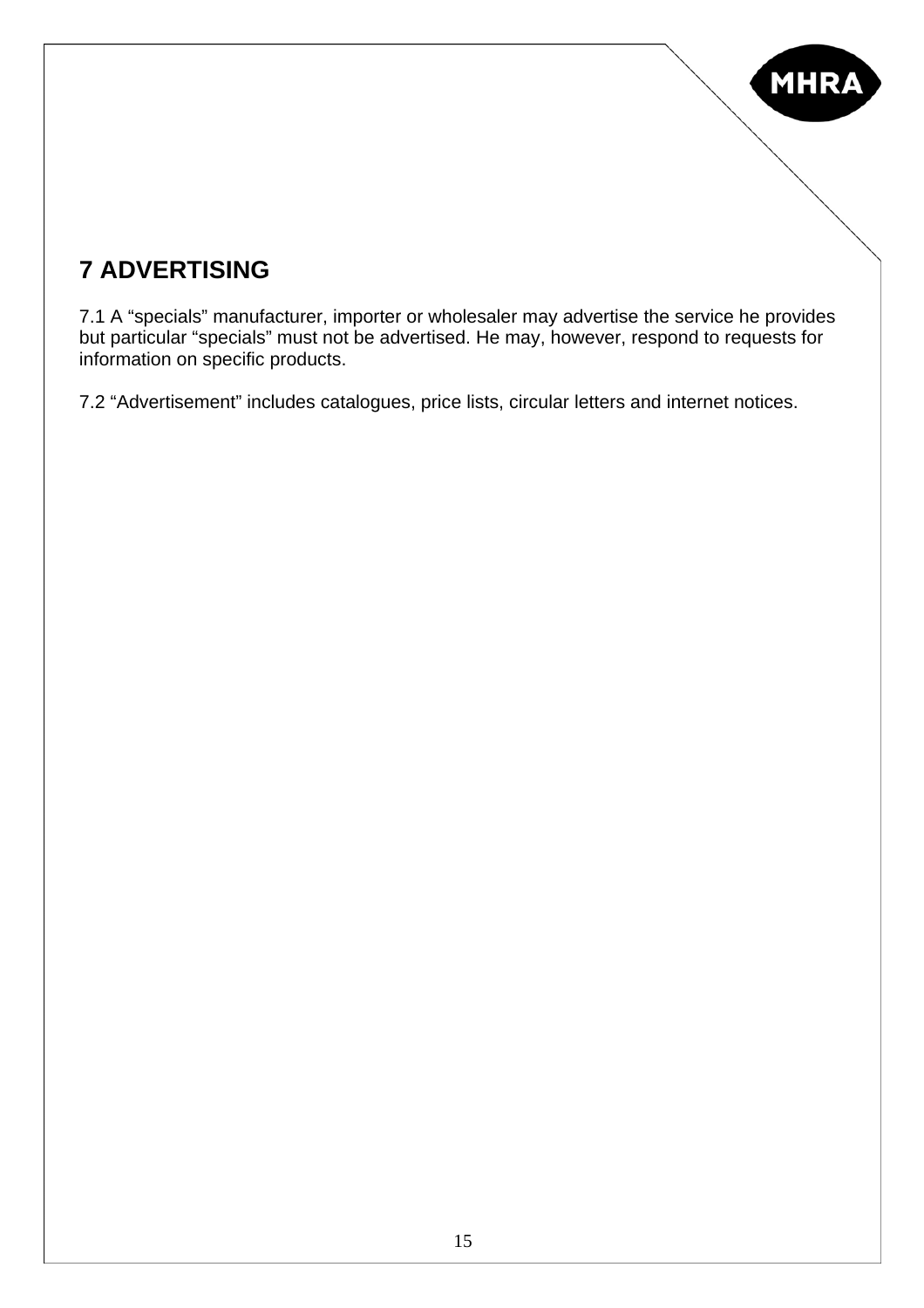

### **8 HOLDING OF STOCKS BY DOCTORS, DENTISTS, PHARMACISTS**

8.1 A doctor or dentist may prepare or procure a "special" for administration to one or more of his own patients. The amount of stock held per doctor or dentist is limited however, to a total of 5 litres of fluids or 2.5 kilograms of solids (such as tablets and capsules) of "specials" products.

8.2 A pharmacist in a hospital, health centre or a registered pharmacy may procure a stock of "specials" in order to meet an anticipated doctor's ,dentist's or supplementary prescriber's prescription.

8.3 In either case where "specials" are procured they must be manufactured, imported or distributed by the holder of the appropriate licence.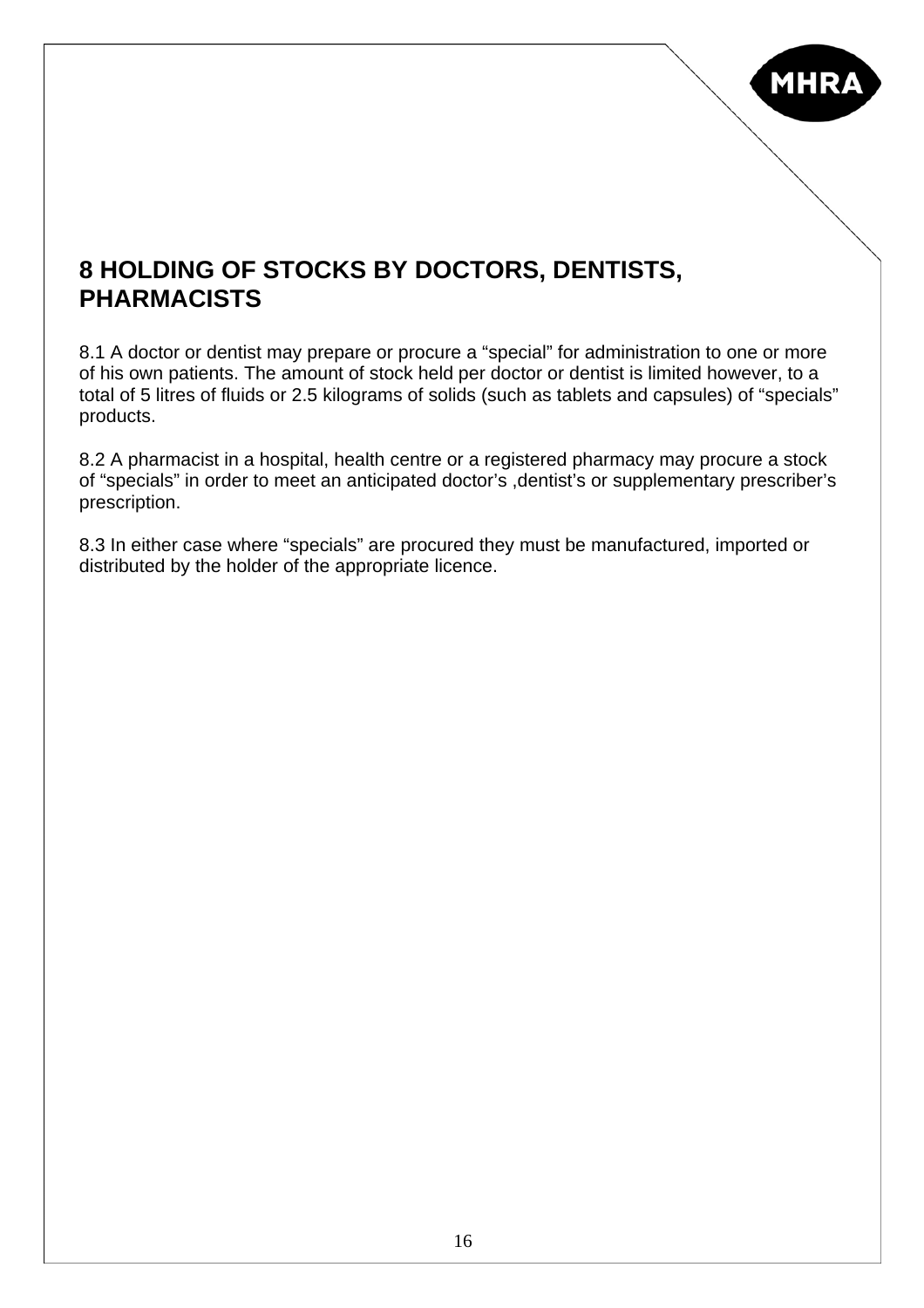

### **9 OBLIGATIONS ON PERSONS WHO SELL OR SUPPLY**

#### 9.1 Any person selling or supplying "specials" must:

- (a) keep the following records for 5 years:
- the source of the product;
- the person to whom and the date on which the product was sold or supplied:
- the quantity of each sale or supply;
- the batch number of the product;
- details of any adverse reactions to the product sold or supplied of which he is aware;
- (b) make available these records for inspection by the Licensing Authority;

(c) report serious suspected adverse drug reactions (ADRs) to the MHRA;

• manufacturers should report the suspected ADR immediately and in no case later than 15 calendar days from receipt, stating that the product is unlicensed. It is a mandatory requirement to electronically report suspected ADRs. The ICH-E2B international standard electronic report should be used and the report should be electronically submitted via the EudraVigilance European Gateway (see MHRA or EMEA websites for more details). If it is not possible to electronically report, a paper company report form should be used and sent to: Unit Lead, Pharmacovigilance Information Unit, MHRA;

• doctors or pharmacists supplying the "special" should report using a Yellow Card form or an electronic Yellow Card (found at http://www.yellowcard.gov.uk), stating the manufacturer and indicating that the product is unlicensed.

9.2 These obligations are placed on any person selling or supplying "specials", not only manufacturers, importers and distributors but also pharmacists, doctors, dentists and supplementary prescribers where appropriate.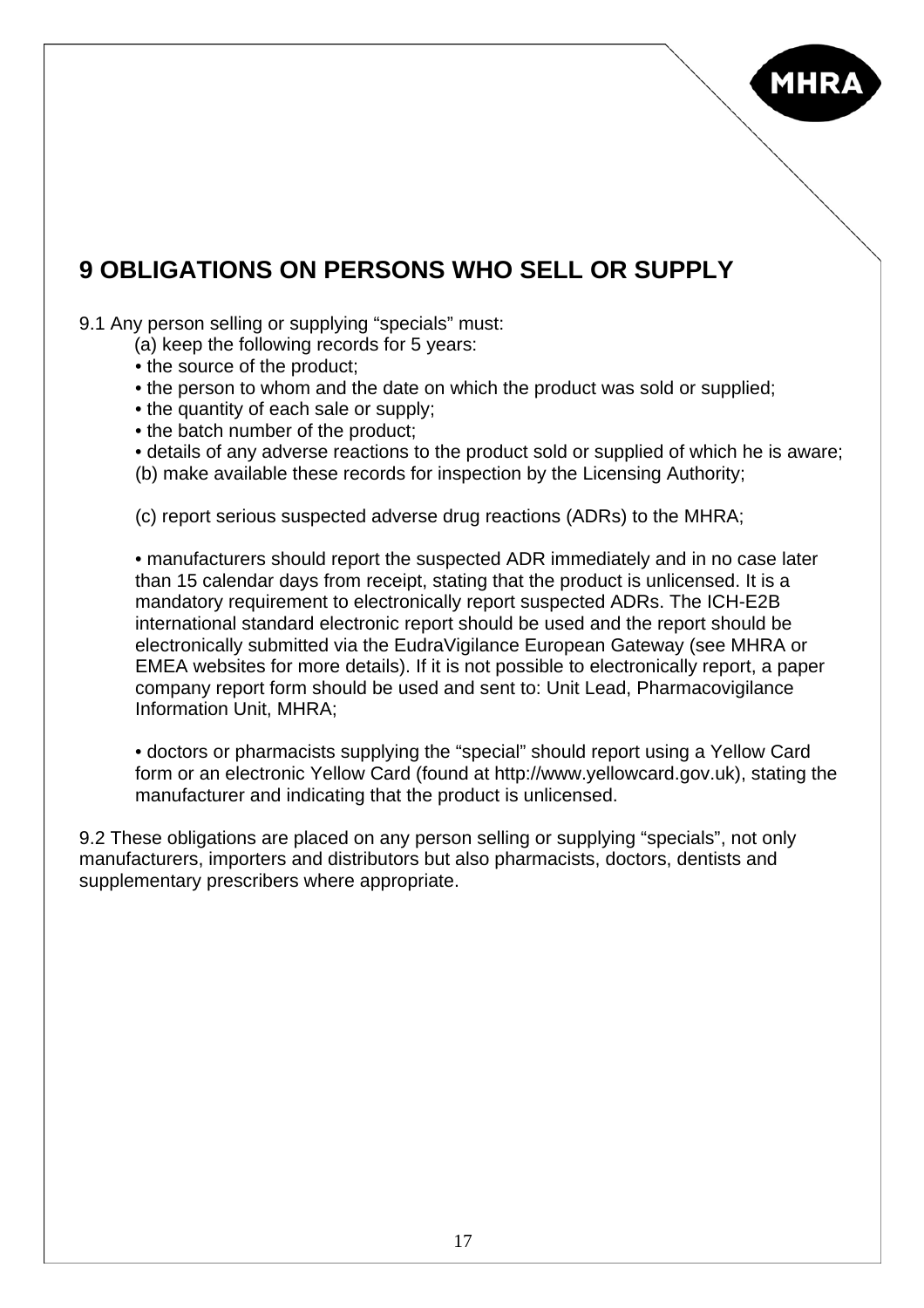

## **10 EXPORT TO OTHER MEMBER STATES**

10.1 Export from the UK to other EU/EEA Member States, of unlicensed relevant medicinal products may take place if:

- they are manufactured in the UK by holders of Manufacturer's "Specials" Licence (MS);
- they are imported from within the EU/EEA by holders of Wholesale Dealer's Licence (WL) or from outside the EU/EEA by holders of Manufacturer's "Specials" Licence for Import.

10.2 Holders of the above licences may export unlicensed relevant medicinal products to other EU/EEA Member States, subject to the following conditions:

- national legislation in the receiving Member State, in accordance with Article 5 of Directive 2001/83/EC, as amended, permits importation and supply of unlicensed relevant medicinal products;
- the UK exporter (i.e. the holder of an MS or WL) has assured himself that importation and supply of an unlicensed relevant medicinal product is lawful in the Member State concerned before proceeding with the transaction;
- in the case of unlicensed relevant medicinal products, imported into the UK for subsequent export to another Member State, the holder of a MS or WL is required to comply with the import notification requirements of Manufacturing and Wholesale Dealing Regulations (See Section 5).

10.3 The exemption, from the requirement to have a marketing authorisation, under Schedule 1 to the MA Regs applies to a product formulated in accordance with the specification of a doctor, dentist or supplementary prescriber and for use by his individual patients. The exemption applies only to the supply of such a product to a doctor dentist or supplementary prescriber or for use in a registered pharmacy, a hospital or a health centre under the supervision of a pharmacist. Schedule 1 applies only to supply to, or for use by, UK registered practitioners. There is no requirement that the individual patient for which the product is ordered is a UK national or resident. If, however, the product is not supplied in the UK, but exported to another Member State for supply and use in that State, that supply is governed by the relevant law in that State.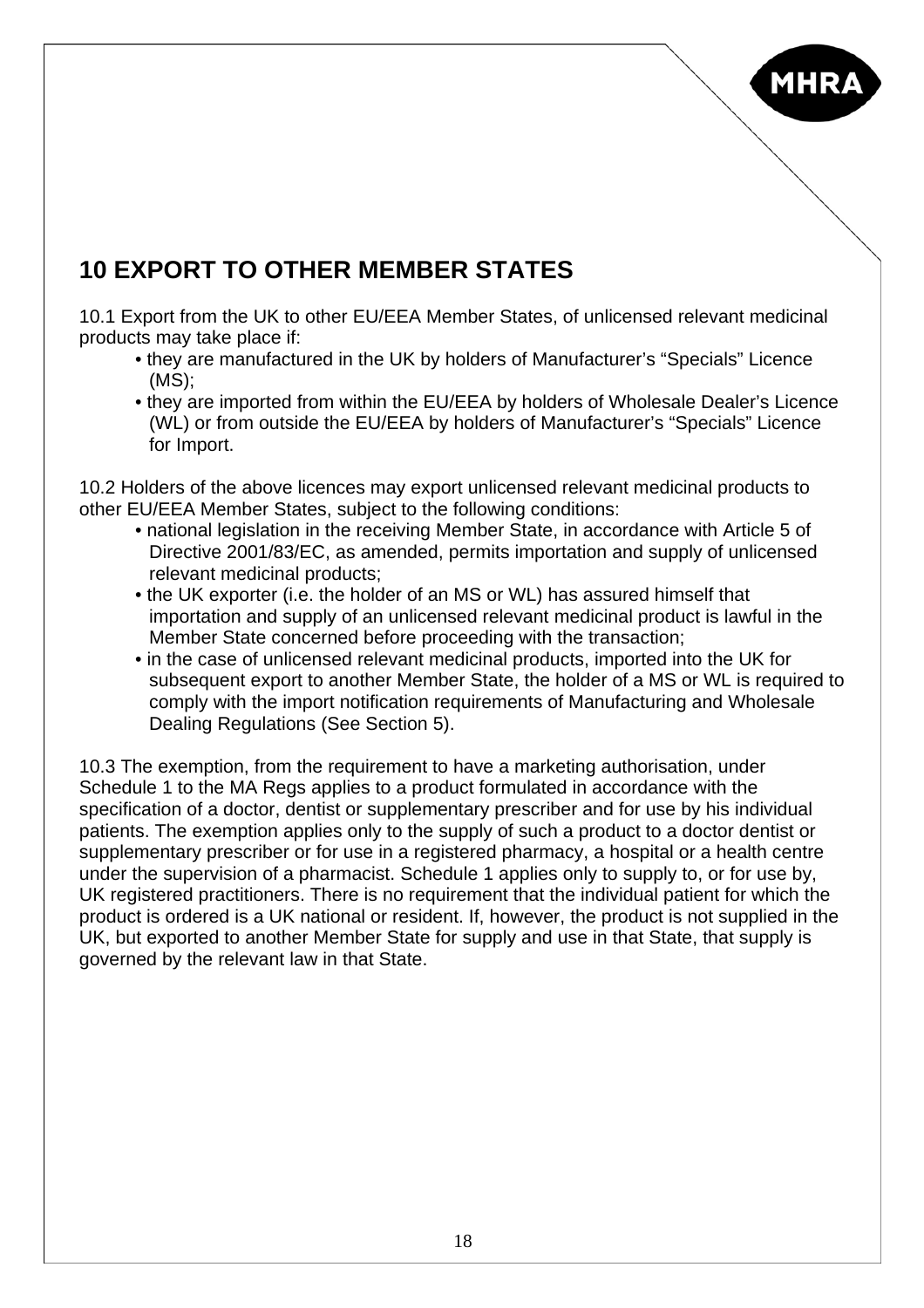

# **11 DISCLAIMER AND FURTHER INFORMATION**

11.1 This MHRA Guidance Note should not be taken as a complete or definitive statement of the law. It is not intended as a substitute for legal or other professional advice. The MHRA accepts no liability for any loss or damage caused, arising directly or indirectly, in connection with reliance on the contents of this Guidance Note.

11.2 This Guidance note has been prepared in line with the Hampton Principles which state the following: regulators, and the regulatory system as a whole, should use comprehensive risk assessment to concentrate resources on the areas that need them most;

- regulators should be accountable for the efficiency and effectiveness of their activities, while remaining independent in the decisions they take;
- no inspection should take place without a reason;
- businesses should not have to give unnecessary information, nor give the same piece of information twice;
- the few businesses that persistently break regulations should be identified quickly;
- regulators should provide authoritative, accessible advice easily and cheaply; and
- regulators should recognise that a key element of their activity will be to allow, or even encourage, economic progress and only to intervene when there is a clear case for protection.

11.3 Licence application forms are available from the MHRA website [www.mhra.gov.uk](http://www.mhra.gov.uk/). Or e-mail [pcl@mhra.gsi.gov.uk](mailto:pcl@mhra.gsi.gov.uk) or contact the PcL Enguiry Line on 020 7084 2844 or write to PcL Enquiries, 17-1, MHRA, Market Towers, 1 Nine Elms Lane, London SW8 5NQ.

11.4 Copies of relevant statutory instruments are also available from the Office of Public Sector Information website: <http://www.opsi.gov.uk/stat.htm>or The Stationery Office, Publications Centre, PO Box 29, Norwich NR3 1GN, telephone 0870-600 5522.

11.5 Copies of MHRA Guidance Notes 5 and 6 are available from the MHRA website [www.mhra.gov.uk](http://www.mhra.gov.uk/) or Information Centre, Medicines and Healthcare products Regulatory Agency, telephone 020 7084 2000.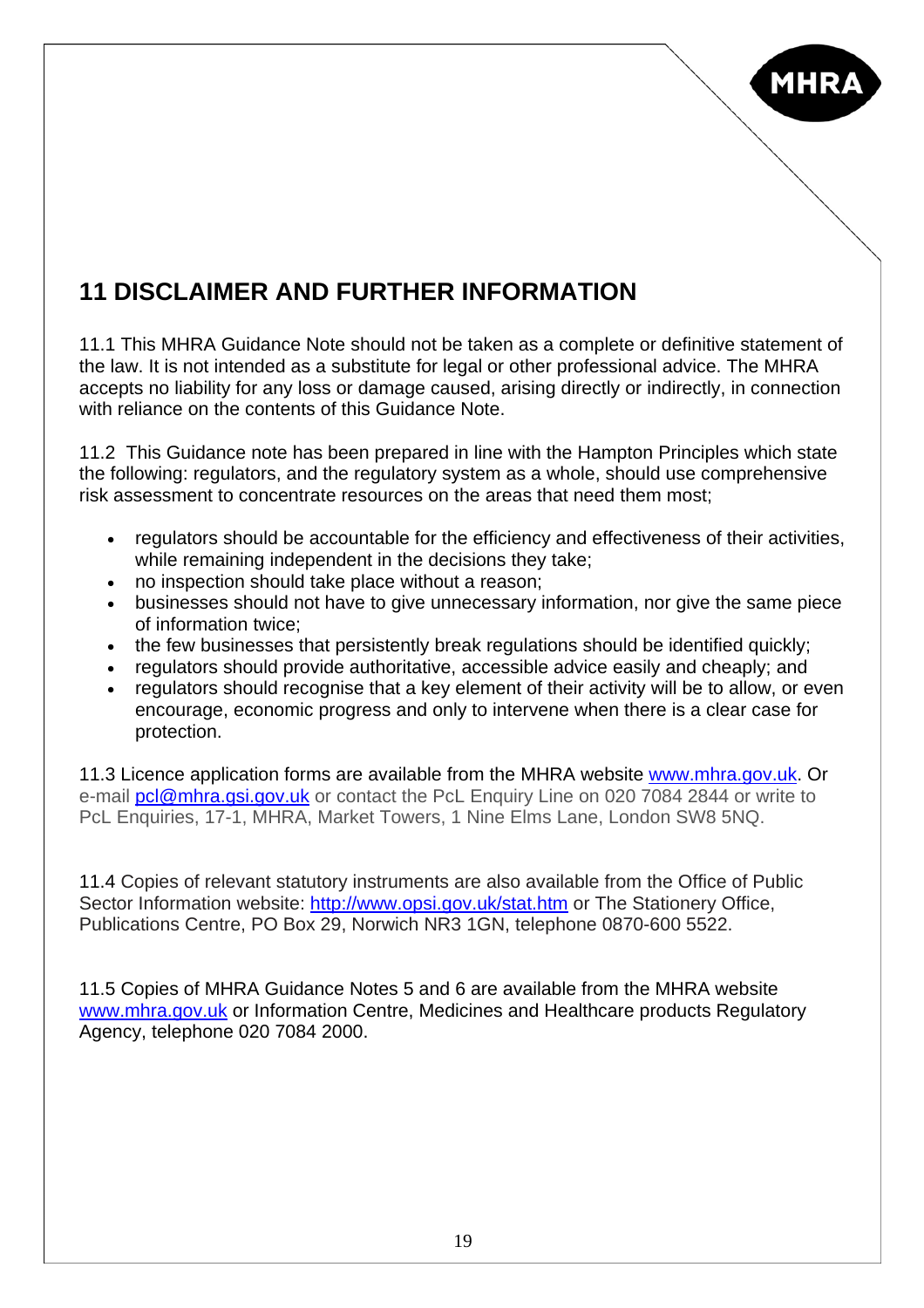

## **12 GLOSSARY OF LEGISLATION**

#### **European legislation**

**Council Directive 2001/83/ EC on the Community code relating to medicinal products for human use as amended by 2004/27/EC and Directive 2004/24 EC and Directive 2002/98 EC** 

*Legislation regulates the Licensing and Manufacture of and Wholesale dealing in Medicinal Products within the European Community* 

**Council Directive 2003/94/EC laying down the principles and guidelines of good manufacturing practice in respect of medicinal products for human use and investigational medicinal products** 

*This Directive lays down the principles and guidelines of good manufacturing practice in respect of medicinal products for human use whose manufacture requires an authorisation.* 

#### *Primary legislation*

#### **Medicines Act 1968 as amended**

*This Act regulates in part the manufacture, distribution and importation of medicinal products.*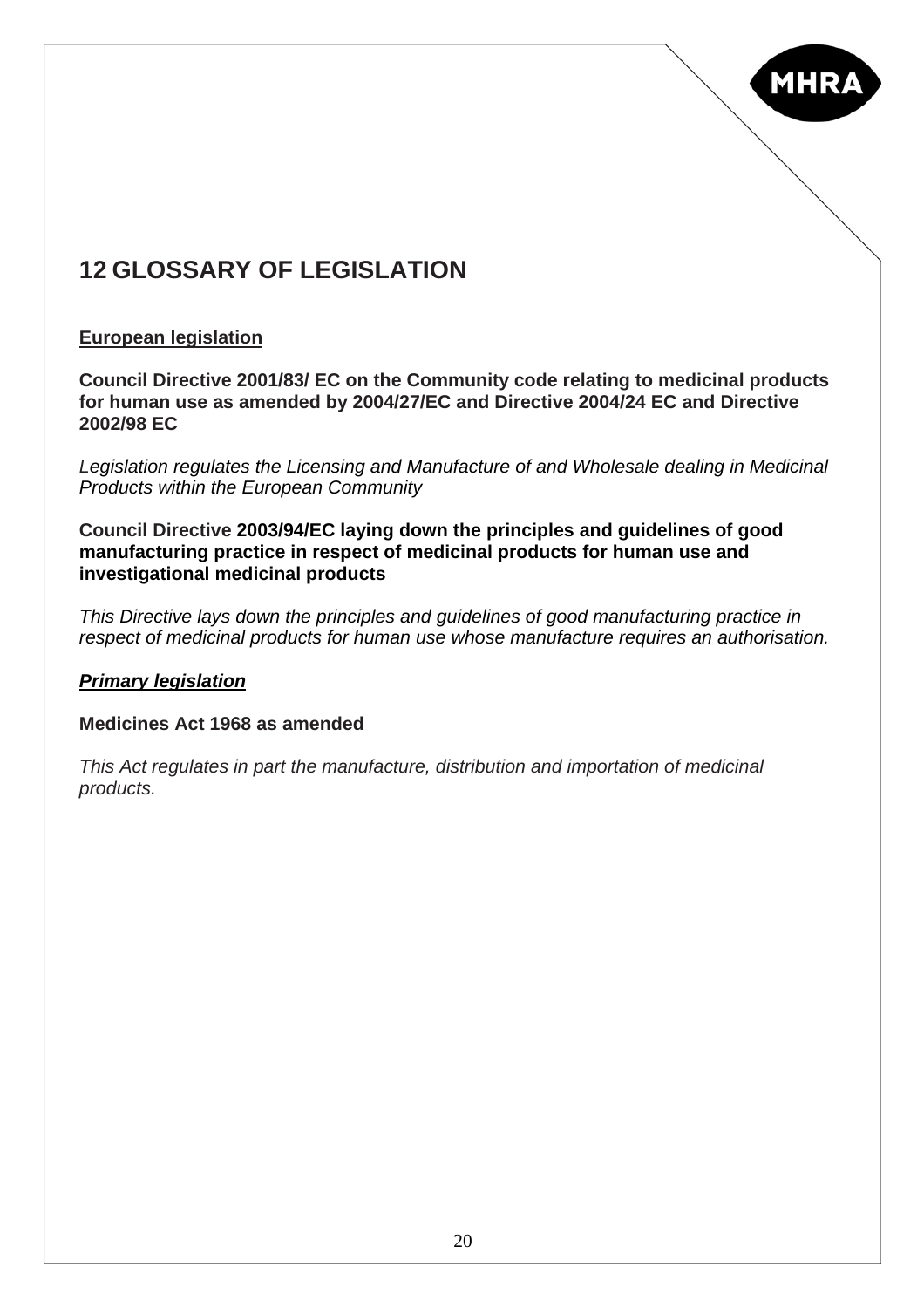

#### **Secondary legislation**

#### **The Medicines for Human Use (Manufacturing, Wholesale Dealing and Miscellaneous Amendments) Regulations (S.I. 2005 No: 2789)**

*Replaces, as respects medicinal products to which the relevant EU legislation applies ("relevant medicinal products"), the existing regulations which implement the Directive 2001/83/EC, as amended. Sets out the obligations with which holders of manufacturer's and wholesale dealer's licenses must comply in respect of those licences.* 

#### **The Medicines (Applications for Manufacturer's and Wholesale Dealer's Licences) Regulations (S.I. 1971 No: 974), as amended**

*These Regulations relates to applications for the grant of manufacturer's and wholesale dealer's licences other than licences of right. They prescribe the form and manner in which such applications are to be made, and specify the information that shall accompany each application.*

#### **Medicines (Manufacturer's Undertakings for Imported Products) Regulations (S.I. 1977 No:1038), as amended**

*These Regulations relate to prescribed Conditions for Manufacturer's undertaking imported products.* 

#### **Medicines for Human Use (Marketing Authorisations etc) Regulations (S.I. 1994 No: 3144), as amended**

*Provide the functions for the Competent Authority of a member State under the relevant Community provisions Directive 2001/83/EC as amended by 2004/27/EC are, except as otherwise provided, to be performed in the UK by the Licensing Authority. They also provide that no medicinal product for human use which is subject to the relevant Community provisions may be placed on the market or distributed in the UK other than in accordance with a current marketing authorisation granted by the Licensing Authority or the European Commission.*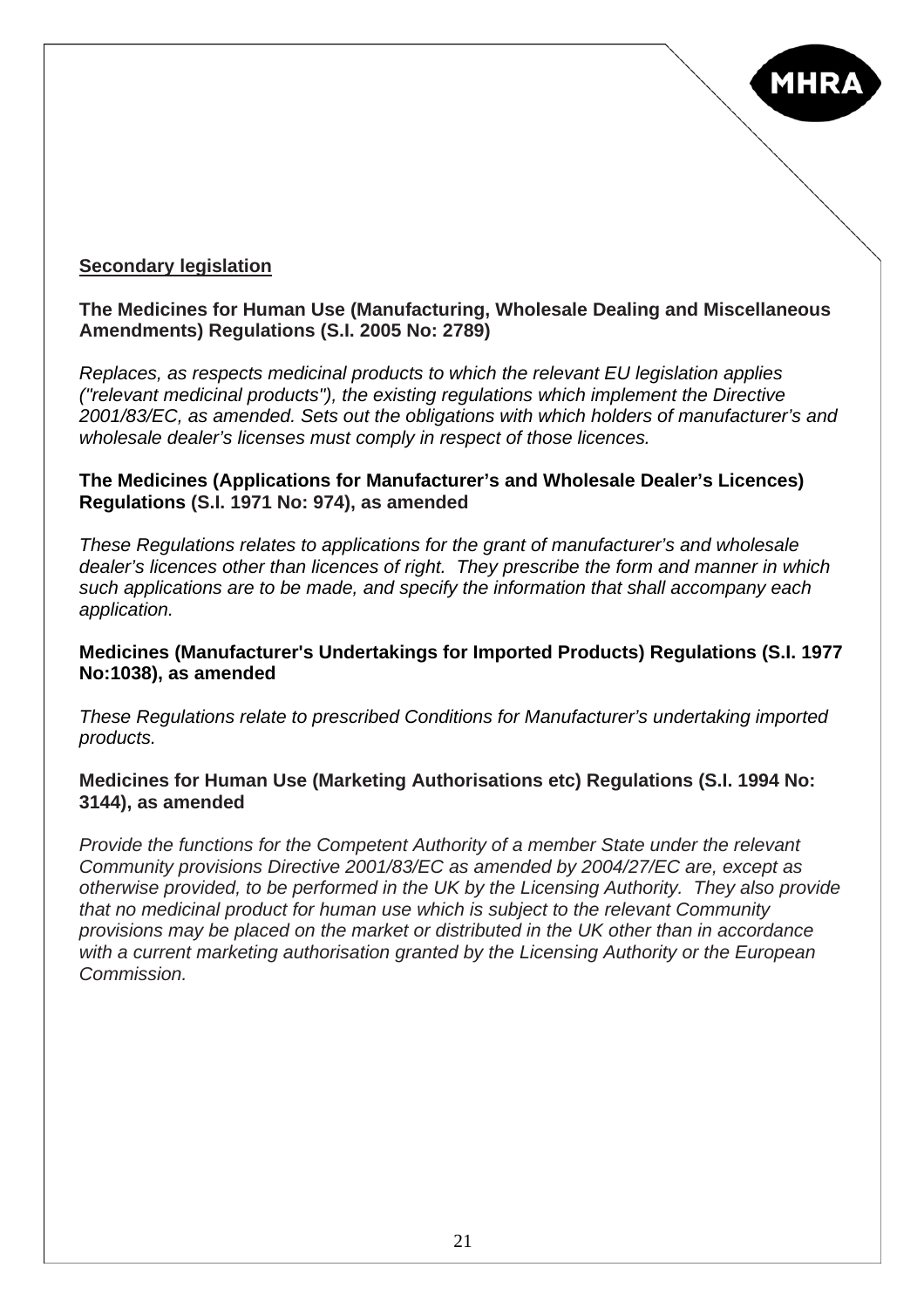

#### **The Medicines (Products for Human Use – Fees) Regulations (S.I. 1995 No:1116), as amended**

*These Regulations make provision for the fees payable under the Medicines Act 1971 in respect of marketing authorizations, licences and certificates relating to medicinal products for human use.*

#### **The Medicines for Human Use (Clinical Trials) Regulations (S.I. 2004 No: 1031)**

*These Regulations implement Directive 2001/20/EC on the approximation of laws, regulations and administrative provisions of the Member States relating to the implementation of good clinical practice in the conduct of clinical trials on medicinal products for human use.* 

#### **The Unlicensed Medicinal Products for Human Use (Transmissible Sponigform Encephalopathies) (Safety) Regulations (S.I. 2003 No: 1680)**

*Regulates the importation and marketing of unlicensed medicinal products for human use in order to minimise the risk of the transmission of Transmissible Spongiform Encephalopathies via those products.* 

#### **Prescription Only Medicines (Human Use) Order (as amended) (S.I. 1997 No: 1830), as amended**

*This order specifies the descriptions and classes of prescription only medicines.* 

#### **Guidance**

|  | MHRA Guidance Note 5: Notes for applicants and holders of a manufacturer's licence                                                                    |
|--|-------------------------------------------------------------------------------------------------------------------------------------------------------|
|  | MHRA Guidance Note 6: Notes for applicants and holders of a wholesale dealer's licence                                                                |
|  | MHRA Guidance Note 8: A guide to what is a medicinal product                                                                                          |
|  | MHRA Guidance Note 13: Notes for manufacturer's licences authorising a non-orthodox<br>practitioner to mix and assemble unlicensed medicinal products |
|  | MHRA Guidance Note 14: Supply of unlicensed relevant medicinal products for individual<br>patients                                                    |
|  | MHRA Guidance Note 23: Advertising and promotion of medicines in the United Kingdom -<br>The Blue Guide                                               |
|  | MHRA Guidance Note 25: Best Practice Guidance on the labelling and packaging of<br>medicines                                                          |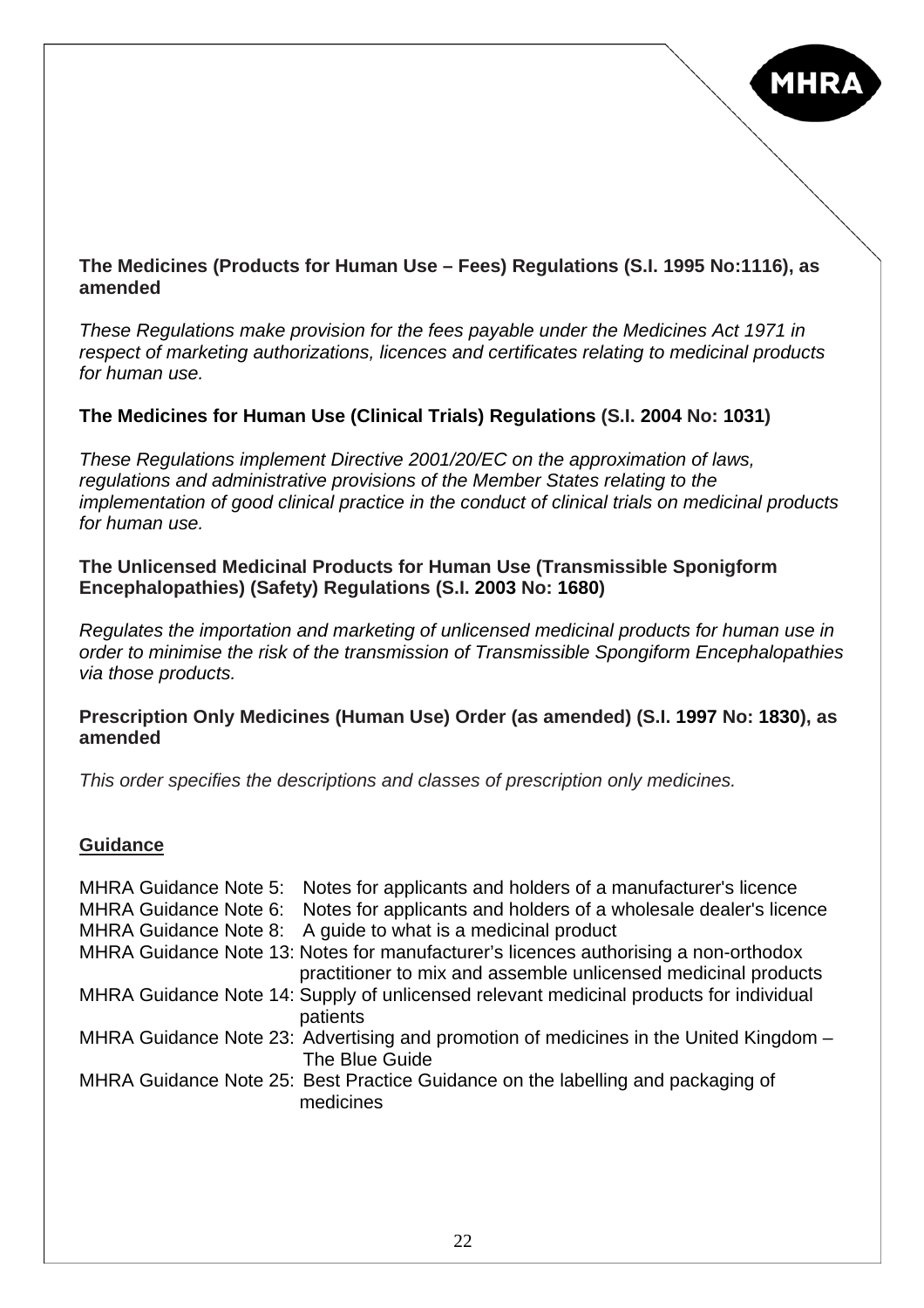

MHRA Guidance Note 27: Guidance notes for industry on the preparation of a Site Master File MHRA Guidance Note 28: Guidance notes for industry on the preparation of a Site Master File for an overseas site subject to inspection by the UK regulatory authority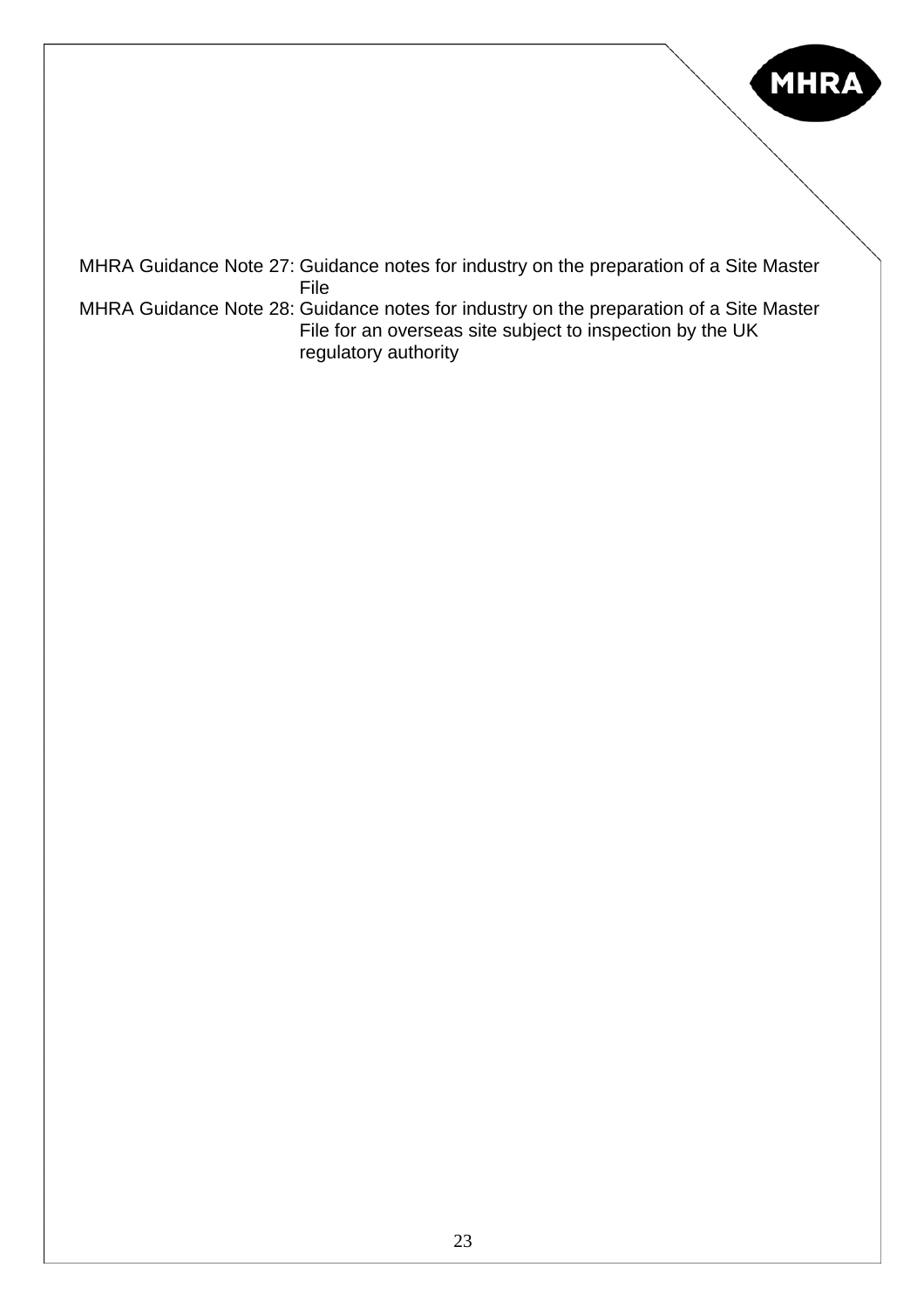

### **APPENDIX 1 EXTRACT FROM SCHEDULE 1 OF THE MA REGS**

1.

Regulation 3(1) shall not apply to a relevant medicinal product supplied in response to a bona fide unsolicited order, formulated in accordance with the specification of a doctor [, dentist or supplementary prescriber] and for use by his individual patients on his direct personal responsibility [, in order to fulfil the special needs of those patients], but such supply shall be subject to the conditions specified in paragraph 2.

 $\mathcal{P}$ 

The conditions mentioned in paragraph 1 are that—

(a) the relevant medicinal product is supplied to a doctor [, dentist or supplementary prescriber] or for use in a registered pharmacy, a hospital or a health centre under the supervision of a pharmacist, in accordance with paragraph 1;

(b) no advertisement or representation relating to the relevant medicinal product is issued with a view to it being seen generally by the public in the United Kingdom and that no advertisement relating to that product, by means of any catalogue, price list or circular letter is issued by, at the request or with the consent of, the person selling that product by retail or by way of wholesale dealing or supplying it in circumstances corresponding to retail sale, or the person who manufactures it, and that the sale or supply is in response to a bona fide unsolicited order;

(c) if manufacture or assembly of the relevant medicinal product is carried out under the supervision of such staff and such precautions are taken as are adequate to ensure that the product is of the character required by and meets the specifications of the doctor[, dentist or supplementary prescriber] who requires it;

(d) written records as to the manufacture or assembly in accordance with sub-paragraph (c) are made and maintained and are available to the Licensing Authority or the enforcement authority on request by them or either of them;

(e) if the relevant medicinal product is manufactured or assembled in the United Kingdom, or imported into the United Kingdom from a third country, the product—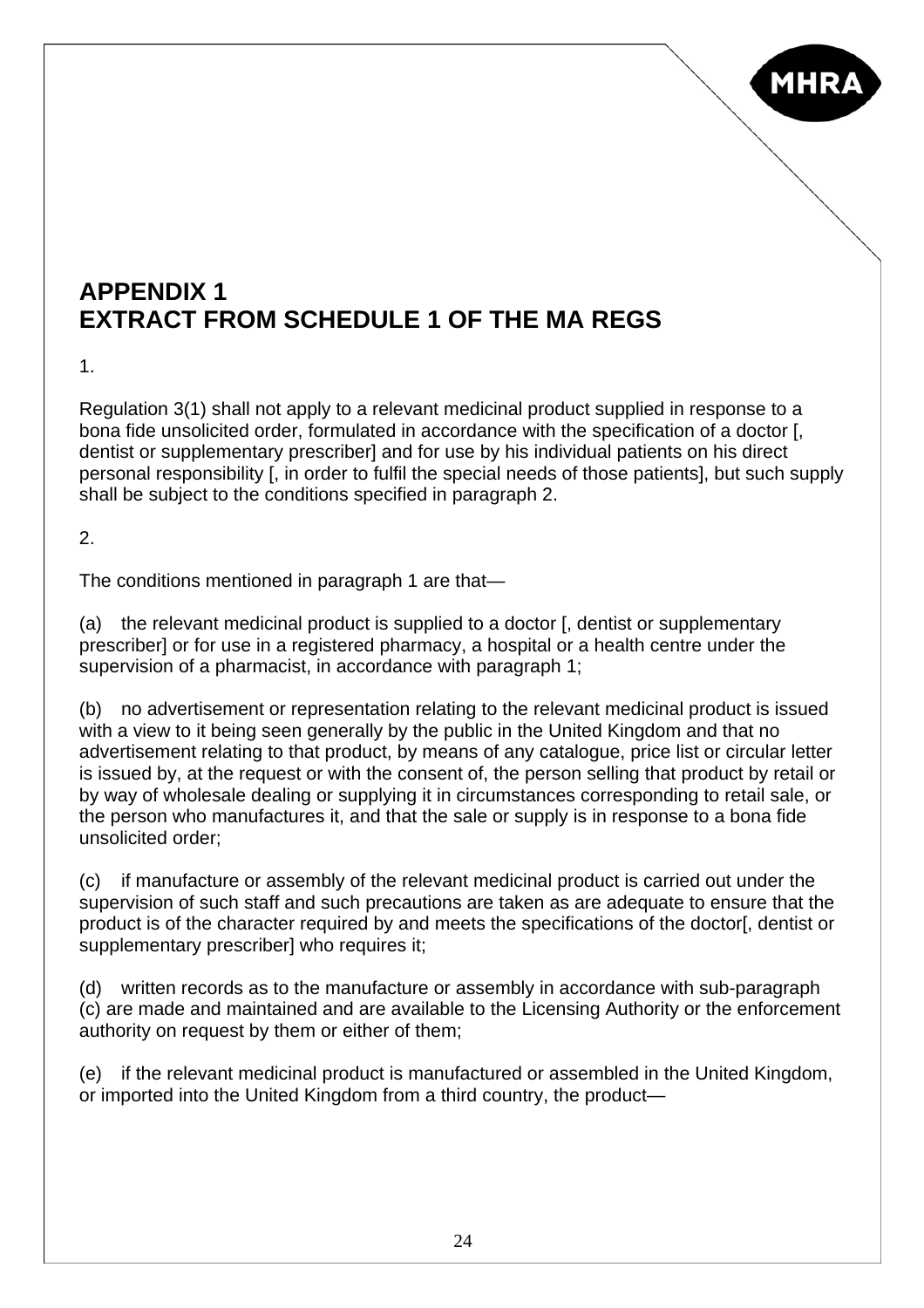

(i) is manufactured, assembled or imported by the holder of a manufacturer's licence which relates specifically to the manufacture, assembly or import of relevant medicinal products to which paragraph 1 applies; or

(ii) has been manufactured, assembled or imported as an investigational medicinal product by the holder of a manufacturing authorization granted by the Licensing Authority for the purposes of regulation 36 of the Medicines for Human Use (Clinical Trials) Regulations 2004; and]

(f) the relevant medicinal product is distributed by way of wholesale dealing by the holder of a wholesale dealer's licence.

3.

(1) Subject to the following sub-paragraphs, regulation 3(l) shall not apply to anything done—

(a) by a doctor or dentist which relates to a relevant medicinal product specially prepared by him, or to his order, for administration to one or more patients of his or, where that doctor or dentist is a member of a group of doctors or dentists working together to provide [primary medical services or general dental services], to one or more patients of any other doctor or dentist of that group, and consists of procuring the manufacture or assembly of a stock of the product with a view to administering the product to such patients; or

(b) in a registered pharmacy, a hospital or health centre and is done there by or under the supervision of a pharmacist, and consists of procuring the manufacture or assembly of a stock of relevant medicinal products with a view

(2) The exemption conferred by sub-paragraph (1) shall not apply to procuring the manufacture of relevant medicinal products unless those products are to be manufactured by the holder of a manufacturer's licence which relates specifically to the manufacture or assembly of relevant medicinal products to which paragraph 1 applies.

(3) The exemption conferred by sub-paragraph (1) shall not apply to anything done by a doctor or dentist in relation to a stock held by him of such relevant medicinal products in excess of a total of 5 litres of fluid and 2.5 kilograms of solids of all relevant medicinal products to which that sub-paragraph relates.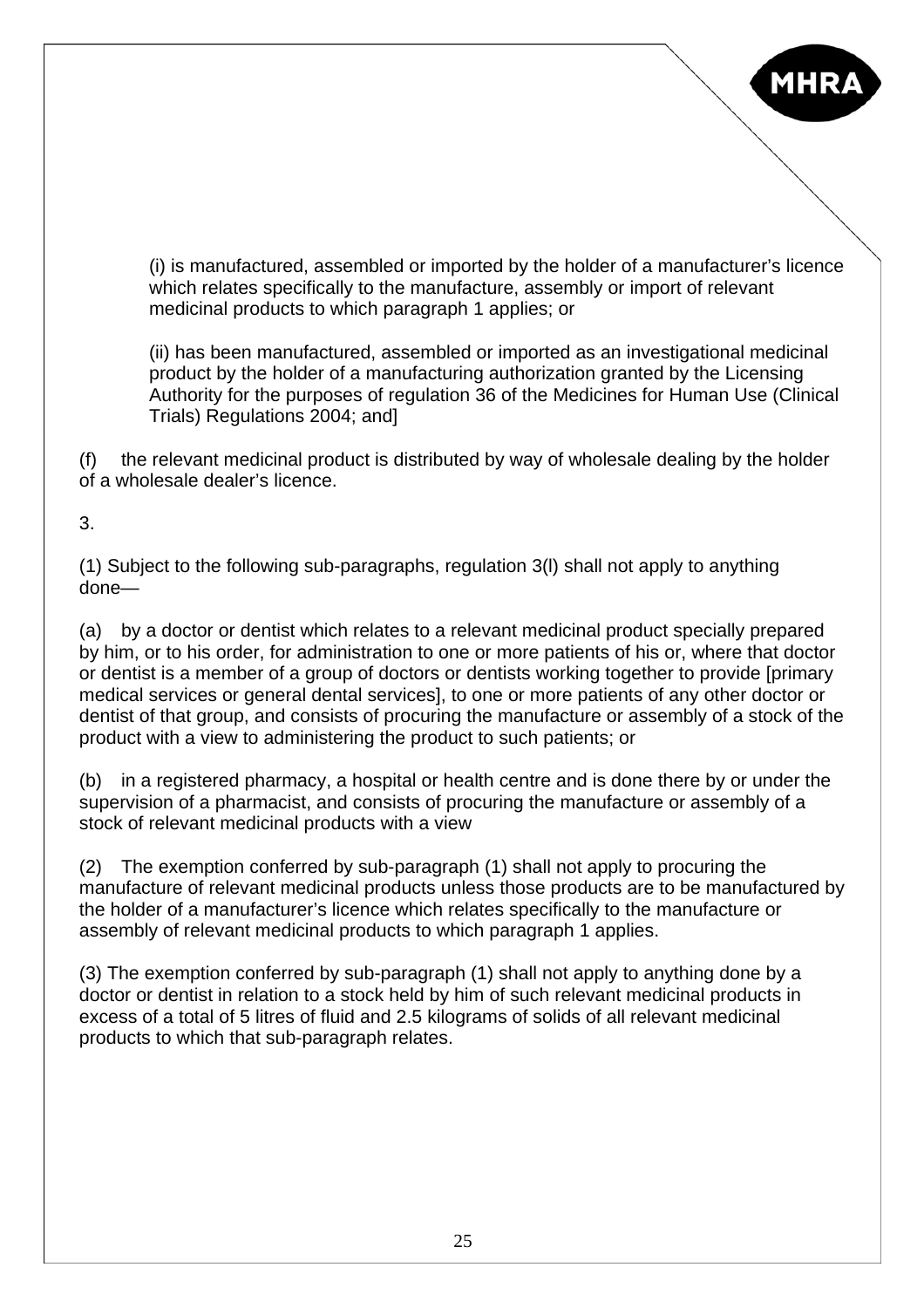

4.

(1) Regulation 3(1) shall not apply to the placing on the market by way of supplying of any relevant medicinal product to which this paragraph relates if the conditions of sub-paragraph (3) are satisfied.

(2) The relevant medicinal products to which this paragraph relates are relevant medicinal products which are for use by being administered to one or more human beings and which may be lawfully sold by retail or supplied in circumstances corresponding to retail sale, otherwise than in accordance with a prescription by a doctor or dentist. (3) The conditions referred to in sub-paragraph (1) are—

(a) that the relevant medicinal product is sold or supplied to a person exclusively for use by him in the course of a business carried on by him for the purposes of administering it or causing it to be administered to one or more human beings otherwise than by selling it;

(b) that, if sold or supplied through the holder of a wholesale dealer's licence, the relevant medicinal product is sold or supplied to such a person, and for such use by him, as is described in head (a) above;

(c) that, where the manufacture or assembly of the relevant medicinal product is procured, it is procured by such a person, and for such use by him, as is described in head (a) above

(d) that no advertisement or representation relating to the relevant medicinal product is issued with a view to it being seen generally by the public in the United Kingdom and that no advertisement relating to that product, by means of any catalogue, price list or circular letter, is issued by, at the request or with the consent of, the person selling that product by retail or by way of wholesale dealing or supplying it in circumstances corresponding to retail sale, or the person who manufactures it, and that the sale or supply is in response to a bona fide unsolicited order;

(e) that the relevant medicinal product is prepared by or under the supervision of a pharmacist; and

(f) that the relevant medicinal product is manufactured by the holder of a manufacturer's licence which relates specifically to the manufacture of relevant medicinal products to which paragraph 1 applies.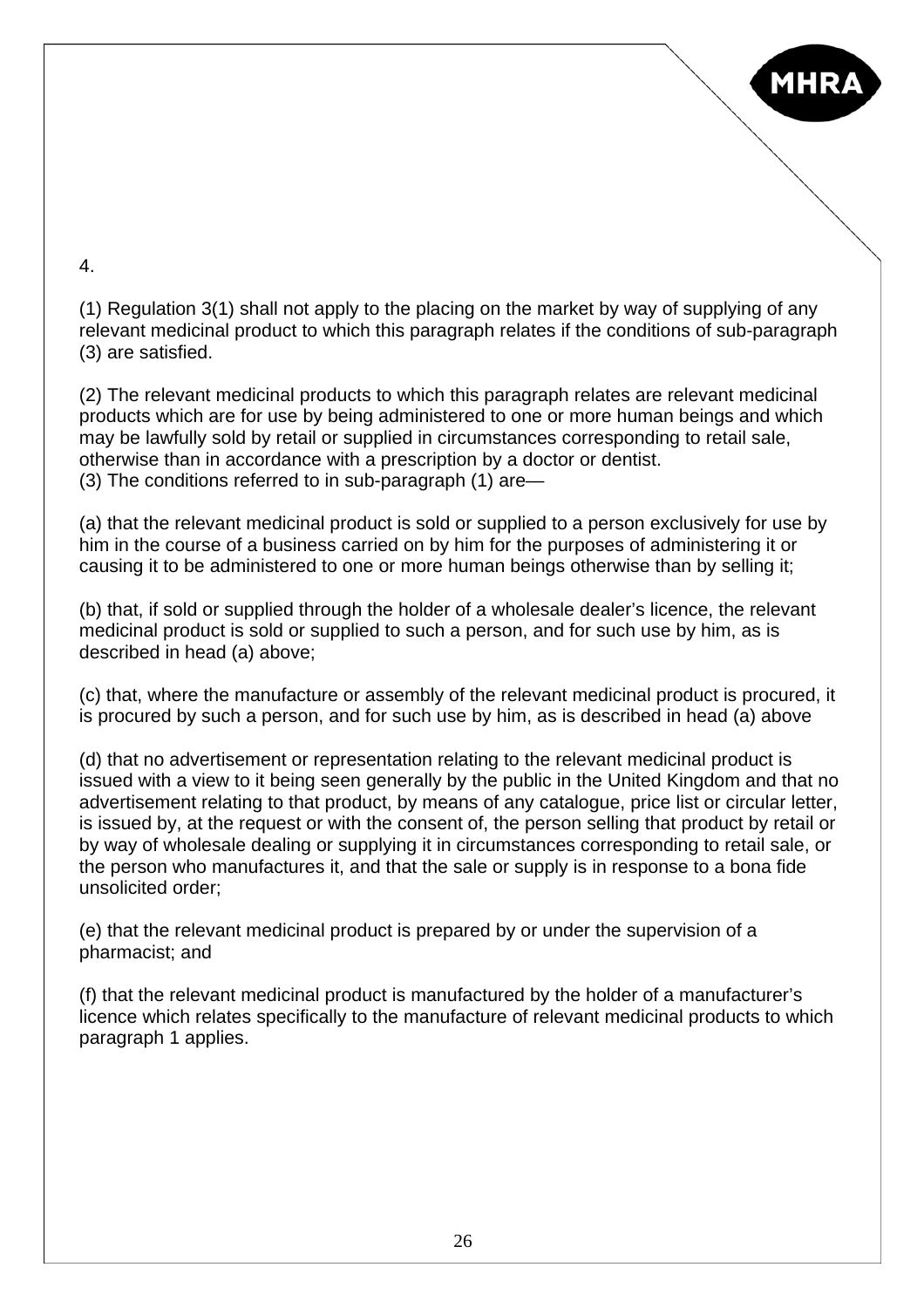

5.

(1) Regulations 3(1) shall not apply to a radiopharmaceutical for human use—

(a) which is prepared at the time at which it is intended to be administered; and(b) which is prepared, in accordance with the manufacturer's instructions and by the person by whom it is to be administered, exclusively from a kit, generator or precursor (or from more than one of these) in respect of which a marketing authorization is in force; and

(c) the administration of which is not or will not be a contravention of regulation 2 of the Medicines (Administration of Radioactive Substances) Regulations 1978.

(2) In this paragraph—

"generator" means any system incorporating a fixed parent radionuclide from which is produced a daughter radionuclide which is to be removed by elution or by any other method and is to be used in a radiopharmaceutical;

"kit" means any preparation to be reconstituted or combined with radionuclides in a final radio pharmaceutical, usually prior to its administration.

"precursor" means a radionuclide produced for the radio-labelling of another substance prior to its administration, other than a radionuclide which is incorporated in or produced from a generator or is included in a radiopharmaceutical;

"radiopharmaceutical" means any relevant medicinal product which when ready for use contains one or more radionuclides included for a medicinal purpose.

[5A

Regulation 3(1) shall not apply to a medicinal product for which there is in force an authorization to place the product on the market granted by the Licensing Authority in accordance with Article 126a of the 2001 Directive.]

6.

Any person who sells or supplies a relevant medicinal product in accordance with any of paragraphs 1 to 4 shall maintain, and keep for a period of at least 5 years, a record showing—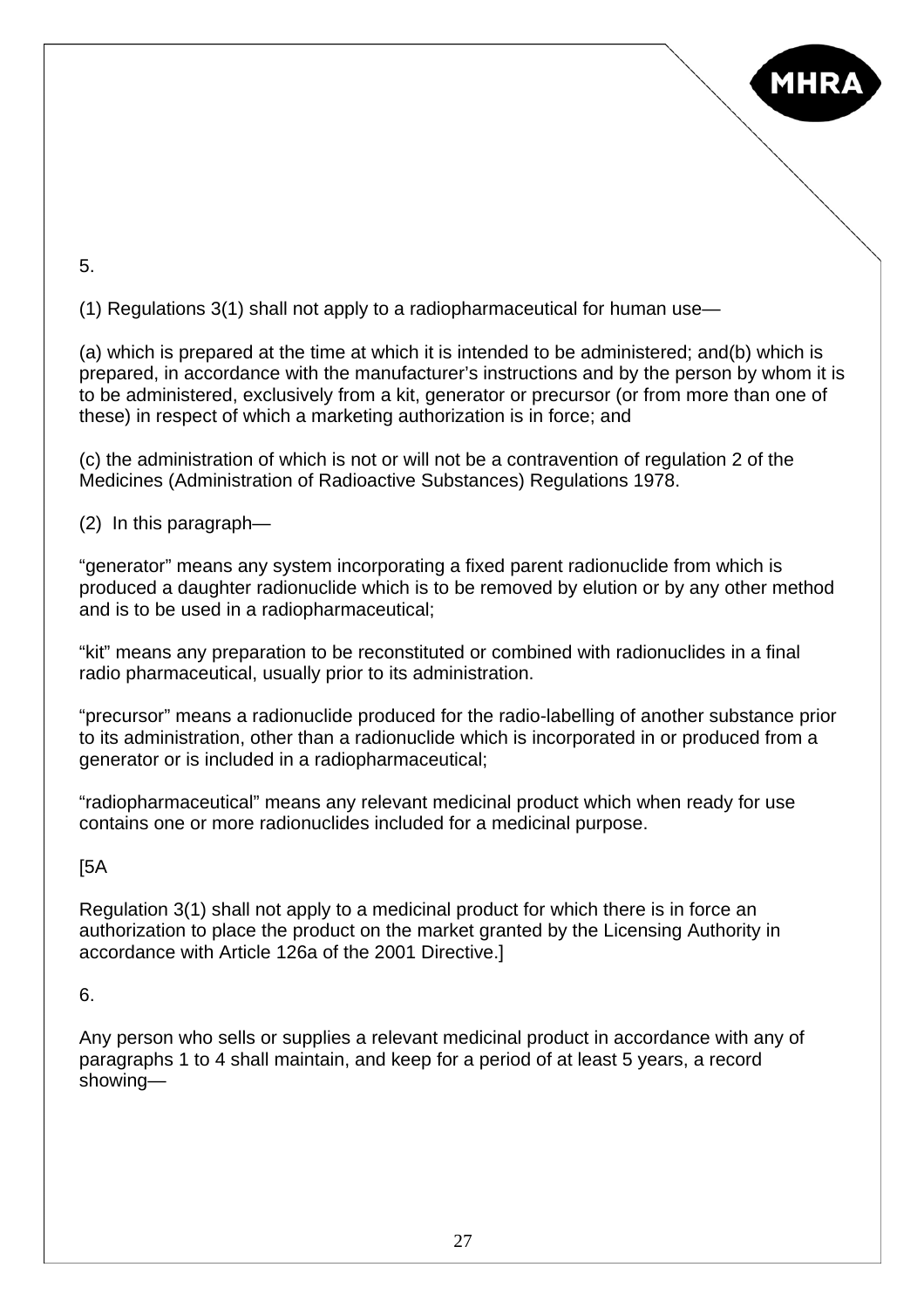

(a) the source from which that person obtained that product;

(b) the person to whom and the date on which the sale or supply was made;

(c) the quantity of each sale or supply

(d) the batch number of the batch of that product from which the sale or supply was made; and

(e) details of any suspected adverse reaction to the product so sold or supplied of which he is aware.

7**.** 

A person required to maintain the records mentioned in paragraph 6 shall—

(a) notify the Licensing Authority of any suspected adverse reaction such as is mentioned in head (e) of that paragraph which is a serious adverse reaction; and

(b) make available for inspection at all reasonable times by the Licensing Authority the records mentioned in that paragraph.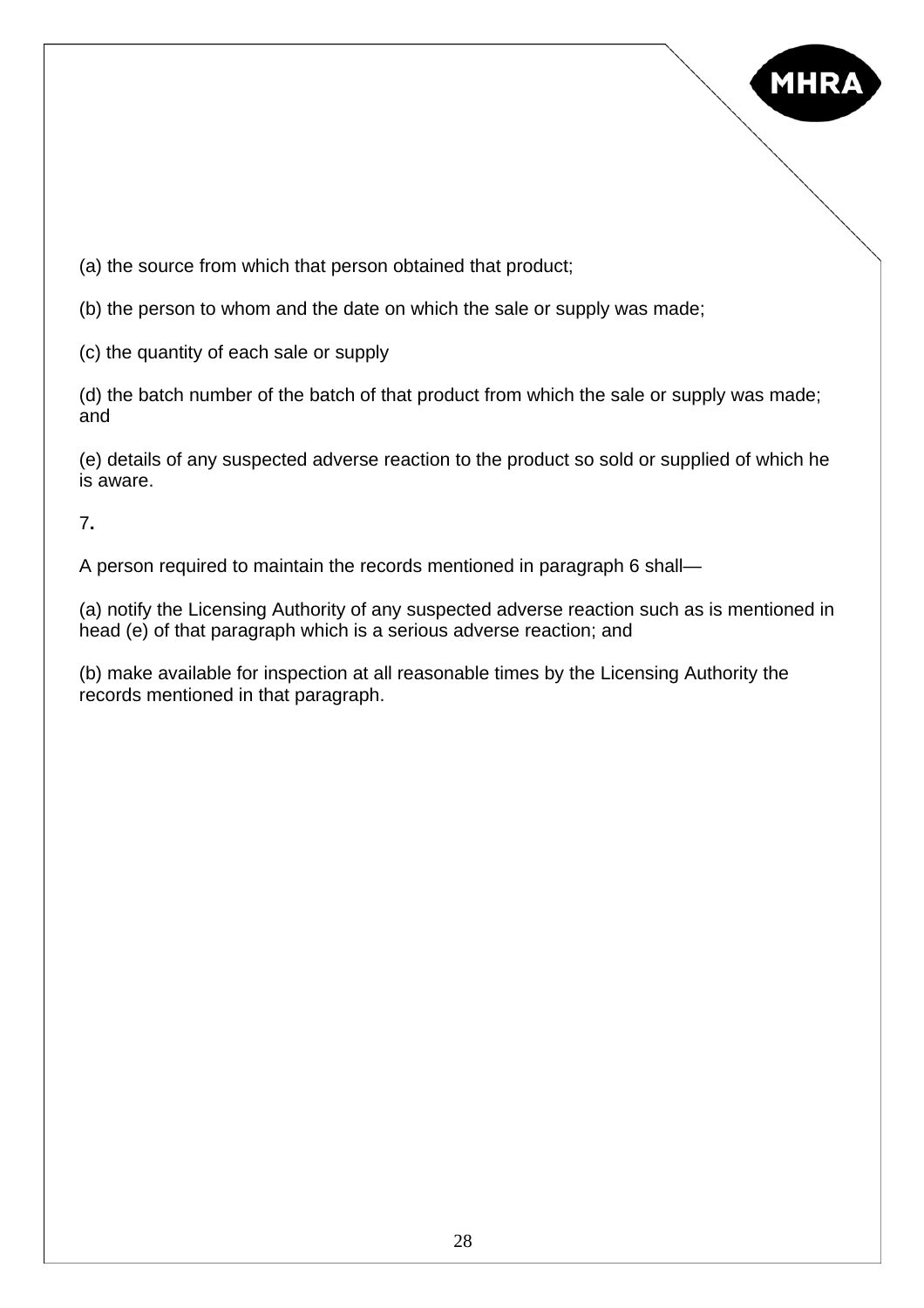

### **APPENDIX 2 CONTROL AND MONITORING OF STORAGE AND TRANSPORTATION TEMPERATURES**

Legislation and good practices oblige pharmaceutical manufacturers and distributors to exercise control over the distribution chain to ensure that the quality of medicines is maintained. Critical in this regard is control of the environmental conditions under which medicines are stored and transported. The MHRA's recommendations concerning the control and monitoring of storage and transportation temperatures were published in The Pharmaceutical Journal in July 2001 (1). A summary of these is given below.

#### **Introduction**

1. EU requirements and guidelines on Good Distribution Practice (GDP) require distributors to 'ensure that storage conditions are observed at all times, including during transportation'. The requirements are applicable not only to medicines that need to be stored at low temperatures (known as cold chain products) but also to medicines that should be stored below 25º or 30º C (known as temperate chain products). In addition an increasing number of products require storage and transportation at sub-zero temperatures and the application of appropriate controls to these is equally important. What follows gives guidance on how compliance with relevant standards of good practice may be achieved.

#### **Cold Storage**

2. Many medicinal products require storage at controlled low temperature. Some of these such as vaccines, insulins, blood products and some products of biotechnology can be denatured by freezing and thus must be maintained within a narrow temperature range above freezing point.

3. The temperature in small refrigerators used to store medicines should be measured continuously and the maximum and minimum temperatures recorded daily. Sufficient space should be maintained to permit adequate air circulation. If the refrigerator is filled to capacity the effect on temperature distribution should be investigated. Refrigerators used for vaccines and other sensitive products should be capable of maintaining the temperature between 2°C and 8°C with the minimum of intervention. Temperature monitoring of these should be by electronic max/min thermometer, with an accuracy of  $+ -0.5$ °C, which should be readable from outside the unit. Refrigerators should not be sited in an environment where extremes of temperature (i.e. <10°C or >32°C) will affect their performance.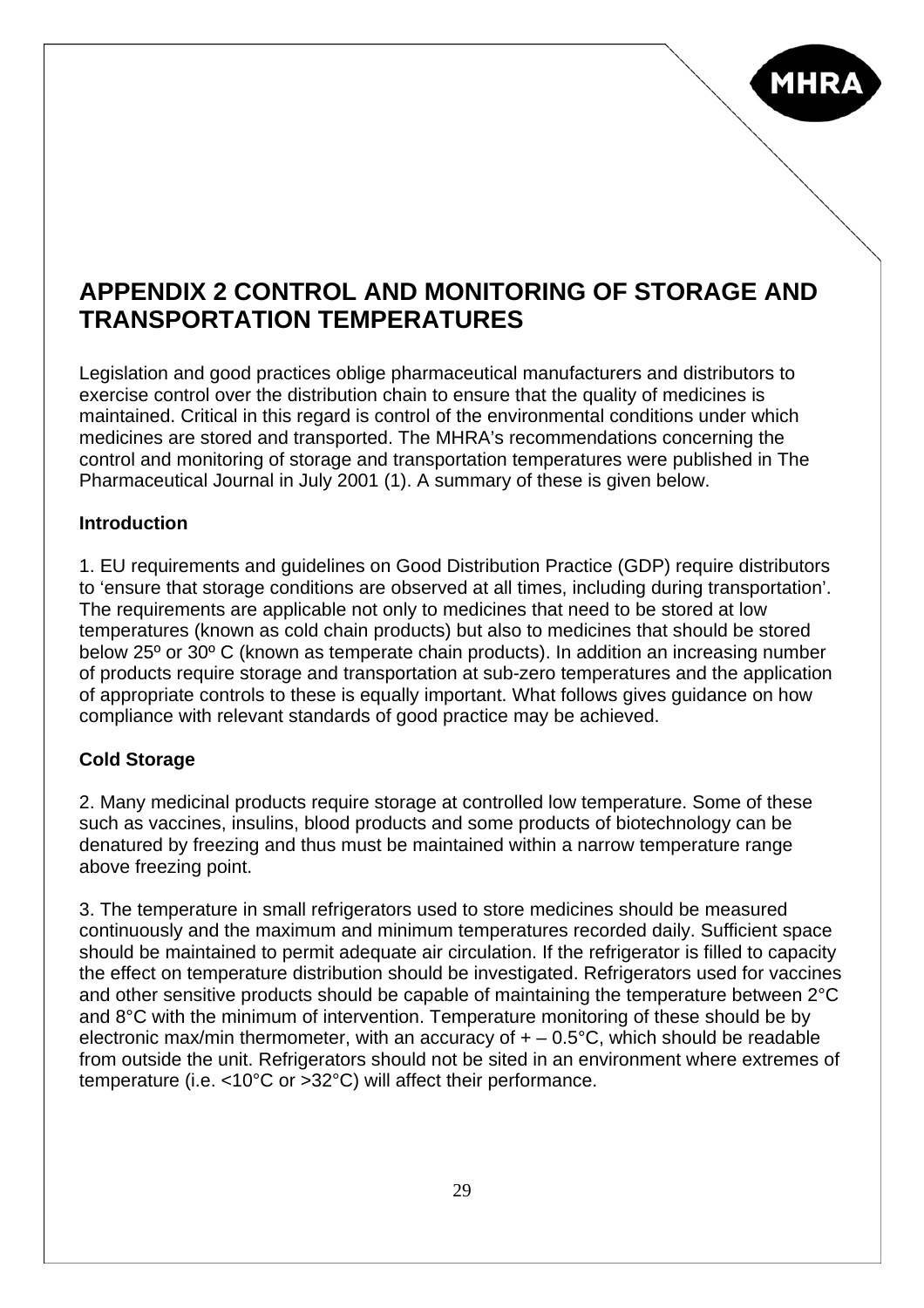4. Large commercial refrigerators and walk-in cold rooms should be monitored with an electronic temperature-recording device that measures load temperature in one or more locations, depending on the size of the unit. Portable data-loggers that can be downloaded onto a computer may be used instead of a fixed device. Records should be checked daily. Internal air temperature distribution should be mapped on installation in the empty and full state and annually thereafter under conditions of normal use. Products should not be stored in areas shown by temperature mapping to present a risk (e.g. in the airflow from the refrigeration unit). Condensate from chillers should not be collected inside the unit.

**MHR** 

5. Temperature alarms should be fitted to large and walk-in units and those smaller units used to store products at risk from freezing.

#### **Controlled room temperature storage**

6. The simplest monitoring would be with a max/min thermometer placed at a strategic location and read, recorded and reset at least weekly, more frequently during periods of exceptionally hot or cold weather. With the exception of very small stores, temperatures should be recorded at low and high levels. Continuous temperature recording is recommended for large warehouses. Self-contained storage areas within warehouses, (e.g. CD store, flammables store) should be included in temperature monitoring programmes.

7. All warehouses should be temperature mapped to determine the temperature distribution under extremes of external temperature. Mapping should be repeated every two to three years and after any significant modification to the premises, stock layout, or heating system. Medicines should not be stored in areas shown by temperature mapping or other consideration to be unsuitable, e.g. at high level in poorly insulated stores, or next to heaters.

#### **Transportation**

#### *Cold-chain goods*

8. The route and time of transportation, the local seasonal temperatures and the nature of the load should all be considered when arranging cold-chain distribution. For small volumes of cold-chain goods insulated containers may be used, in which case it is vital that products damaged by freezing are prevented from coming into direct contact with ice packs at subzero temperatures.

9. Larger volumes of cold-chain goods should be shipped in refrigerated transport, particularly if transit times may be prolonged. Temperatures within loads of products at risk